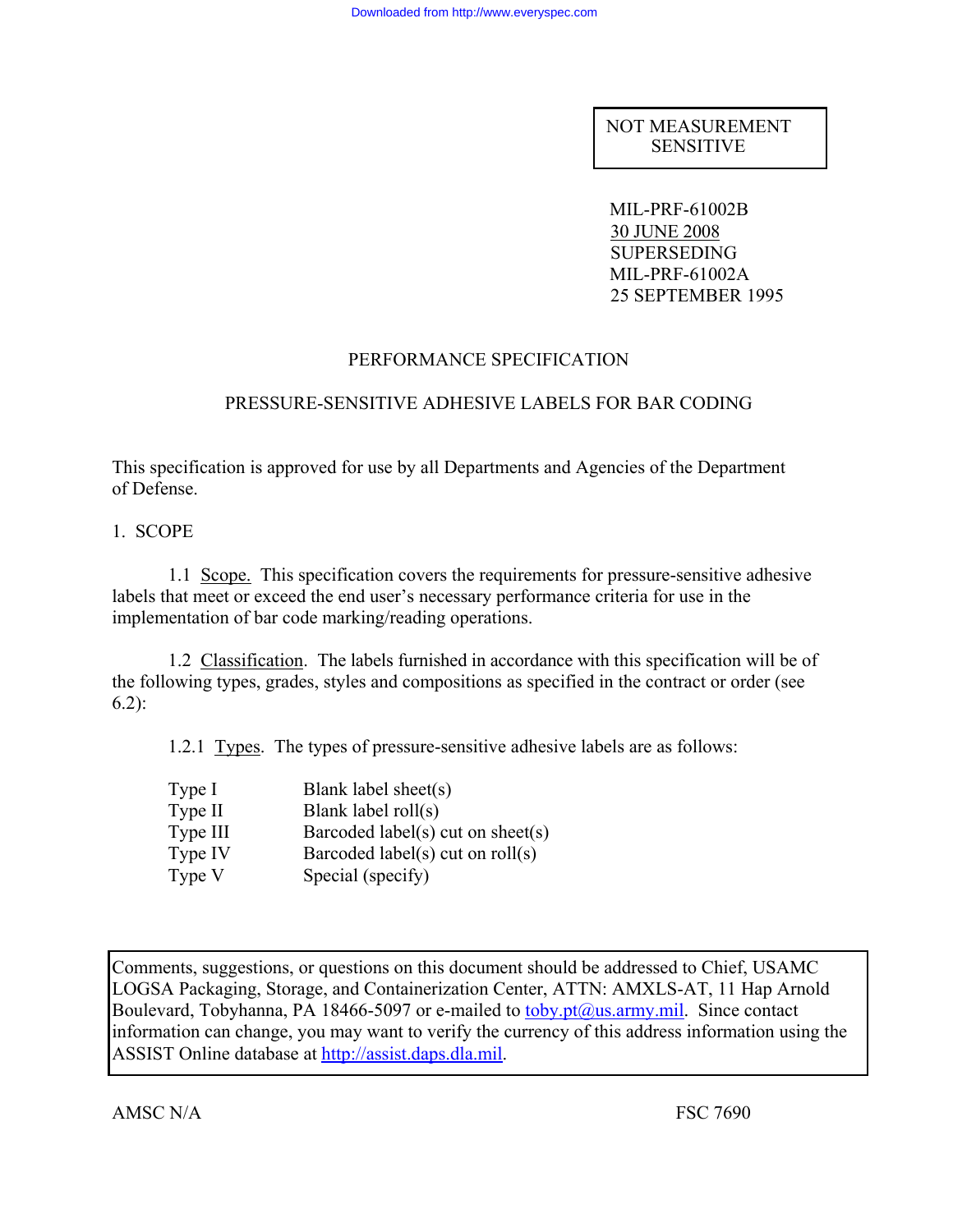1.2.2 Grades. The grades of pressure-sensitive adhesive labels are as follows:

| Grade A     | Multiple durability requirements (see 3.15.1)                                  |
|-------------|--------------------------------------------------------------------------------|
| Grade B     | Adhesion, abrasion, and Ultraviolet (UV) light condensation only               |
| Grade C     | Adhesion only                                                                  |
| Grade D     | Special durability requirements (specify)                                      |
|             | 1.2.3 Styles. The styles of pressure-sensitive adhesive labels are as follows: |
| Style $1 *$ | Non-porous surfaces                                                            |
| Style $2 *$ | Porous surfaces                                                                |
| Style $3 *$ | Special surfaces (for example, styrofoam, rubber, composites)                  |

\* The user will specify the style label according to the surface the label would be mounted on, such as anodized or painted aluminum (enamel, Chemical Agent Resistant Coating (CARC), and others).

 1.2.4 Compositions. The compositions for pressure-sensitive adhesive labels are as follows:

| Composition a | Paper (with or without laminate)                               |
|---------------|----------------------------------------------------------------|
| Composition b | Plastic (with or without laminate) (includes materials such as |
|               | polyester, mylar, vinyl, and others)                           |
| Composition c | Polyamide (with or without laminate)                           |
| Composition d | Metal (specify) (includes steel, anodized aluminum)            |
| Composition e | Anodized, photo sensitive, aluminum (matte finish)             |
| Composition f | Ceramic                                                        |
| Composition g | Special (specify)                                              |
|               |                                                                |

 1.3 Part or Identifying Number (PIN). The following numbering system should be utilized to identify the labels ordered through this specification:

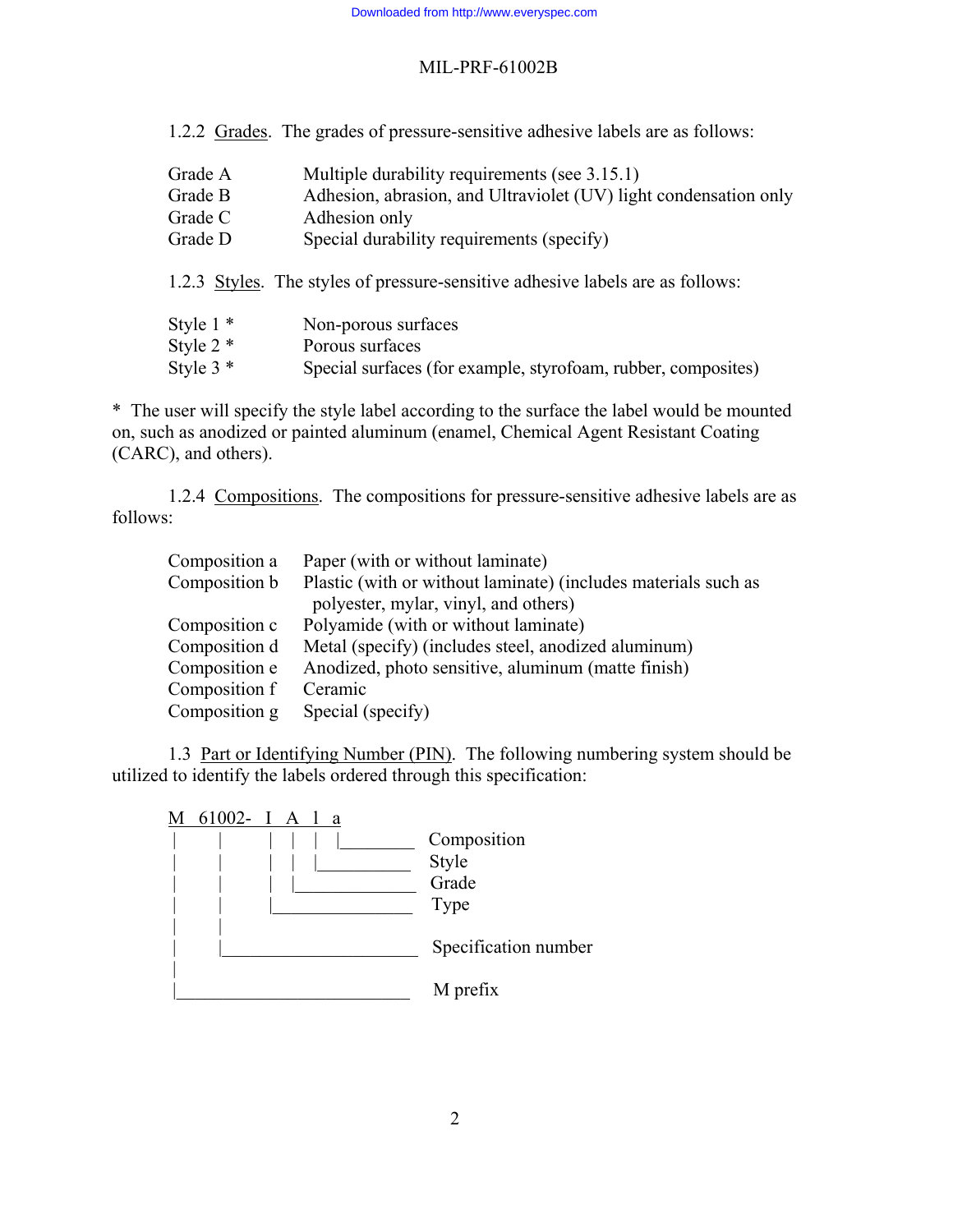# 2. APPLICABLE DOCUMENTS

 2.1 General. The documents listed in this section are specified in sections 3 and 4 of this specification. This section does not include documents cited in other sections of this specification or recommended for additional information or as examples. While every effort has been made to ensure the completeness of this list, document users are cautioned that they must meet all specified requirements documents cited in sections 3 and 4 of this specification, whether or not they are listed.

2.2 Government documents.

 2.2.1 Specifications and standards. The following specifications and standards form a part of this specification to the extent specified herein. Unless otherwise specified, the issues of these documents are those cited in the solicitation or contract.

# DEPARTMENT OF DEFENSE SPECIFICATIONS

 MIL-PRF-131 - Barrier Materials, Watervaporproof, Greaseproof, Flexible, Heat-Sealable

### DEPARTMENT OF DEFENSE STANDARDS

MIL-STD-130 – Identification Marking of U.S. Military Property

 (Copies of these documents are available online at http://assist.daps.dla.mil or http://assist.daps.dla.mil/quicksearch or from the Standardization Documents Order Desk, 700 Robbins Avenue, Building 4D, Philadelphia, PA 19111-5094.)

2.3 Non-Government publications. The following documents form a part of this document to the extent specified herein. Unless otherwise specified, the issues of these documents are those cited in the solicitation or contract.

 AMERICAN NATIONAL STANDARDS INSTITUTE (ANSI) ASSOCIATION FOR AUTOMATIC IDENTIFICATION AND MOBILITY (AIM)

ANSI/AIM BC1 - Uniform Symbology Specification Code 39

(Copies are available at www.aimglobal.org or from the Association for Automatic Identification and Mobility, 125 Warrendale-Bayne Road, Warrendale, PA 15086.)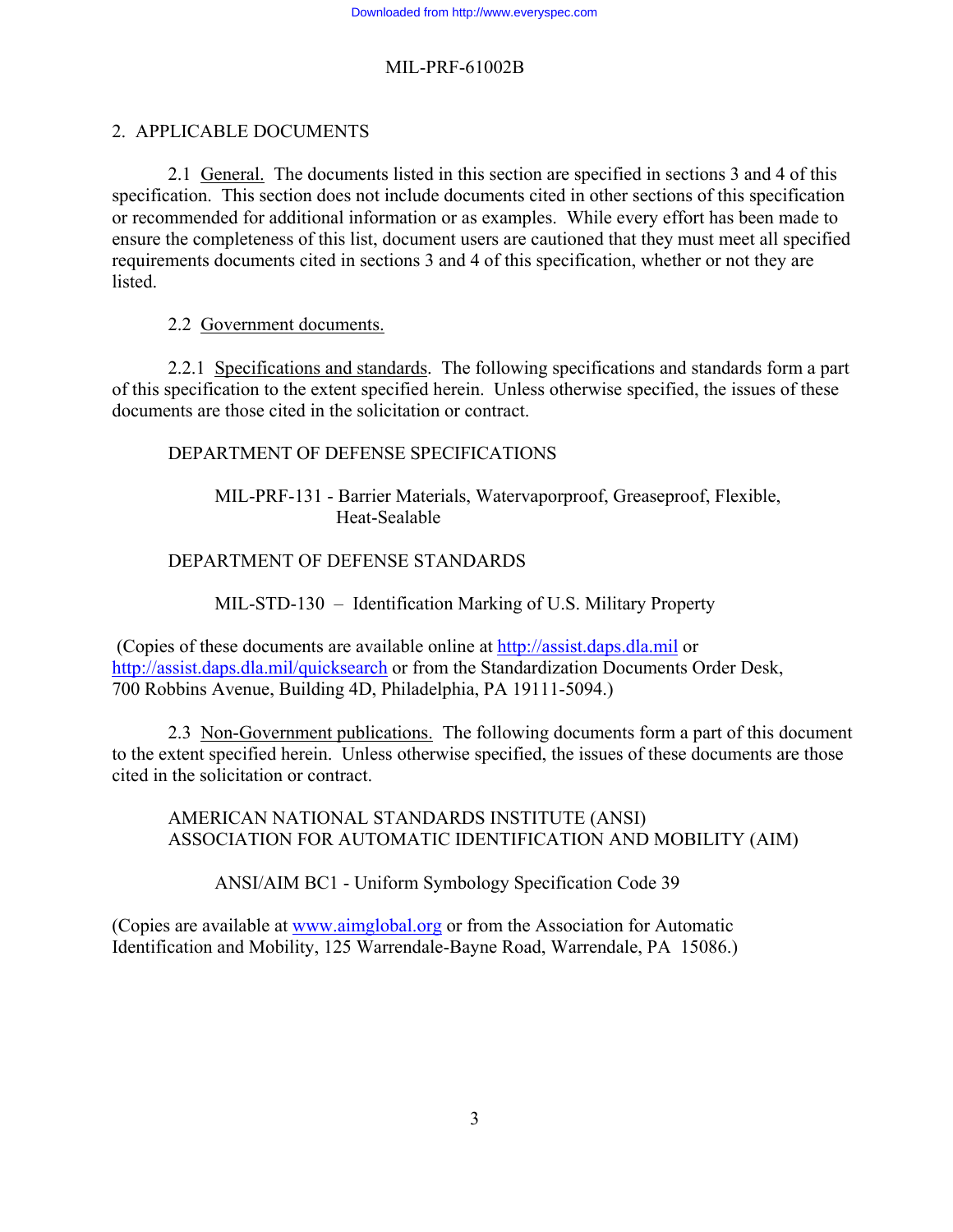# ASTM INTERNATIONAL

| <b>ASTM B 117</b>   | $\blacksquare$           | Standard Practice for Operating Salt Spray (Fog) Apparatus |
|---------------------|--------------------------|------------------------------------------------------------|
| <b>ASTM D 3330/</b> | $\overline{a}$           | Standard Test Method for Peel Adhesion of                  |
| D 3330M             |                          | Pressure-Sensitive Tape                                    |
| ASTM D 3611         | $\sim$                   | Standard Practice for Accelerated Aging of                 |
|                     |                          | <b>Pressure-Sensitive Tapes</b>                            |
| ASTMD 3889          |                          | Adherence to Linerboard of Pressure-Sensitive Tape at      |
|                     |                          | Low Temperature                                            |
| ASTMD 5181          | $\blacksquare$           | Standard Test Method for Abrasion Resistance of Printed    |
|                     |                          | Matter by the GA-CAT Comprehensive Abrasion Tester         |
| ASTM D 5570         | $\overline{\phantom{a}}$ | Standard Test Method for Water Resistance of Tape and      |
|                     |                          | Adhesives                                                  |
| ASTM G 154          | ۰                        | Standard Practice for Operating Fluorescent Light          |
|                     |                          | Apparatus for UV Exposure of Nonmetallic Materials         |
|                     |                          |                                                            |

(Copies of ASTM publications are available at www.astm.org or from ASTM International, 100 Barr Harbor Drive, West Conshohocken, PA 19428-2959.)

#### INTERNATIONAL STANDARDS ORGANIZATION (ISO) INTERNATIONAL ELECTROTECHNICAL COMMITTEE (IEC)

|                      | $ISO/IEC$ 15394 – Packaging – Bar Code and Two-Dimensional Symbols |
|----------------------|--------------------------------------------------------------------|
|                      | for Shipping, Transport and Receiving Labels                       |
| <b>ISO/IEC 16388</b> | - Information Technology – Automatic Identification and            |
|                      | Data Capture Techniques – Bar Code Symbology                       |
|                      | Specification $-$ Code 39                                          |

 (Copies of this document are available at www.iso.org or www.ansi.org or from the American National Standards Institute, 25 West  $43^{\text{rd}}$  Street,  $4^{\text{th}}$  Floor, New York, NY 10036.)

# MATERIAL HANDLING INDUSTRY OF AMERICA (MHIA)

 MHIA MH10.8.1 – Linear Bar code and Two-Dimensional Symbology Used in Shipping, Receiving and Transport Applications

(Copies of this document are available at www.mhia.org or from the Material Handling Industry of America, 8720 Red Oak Boulevard, Suite 201, Charlotte, NC 28217-3992.)

2.4 Order of precedence. In the event of a conflict between the text of this document and the references cited herein, the text of this document takes precedence. Nothing in this document, however, supersedes applicable laws and regulations unless a specific exemption has been obtained.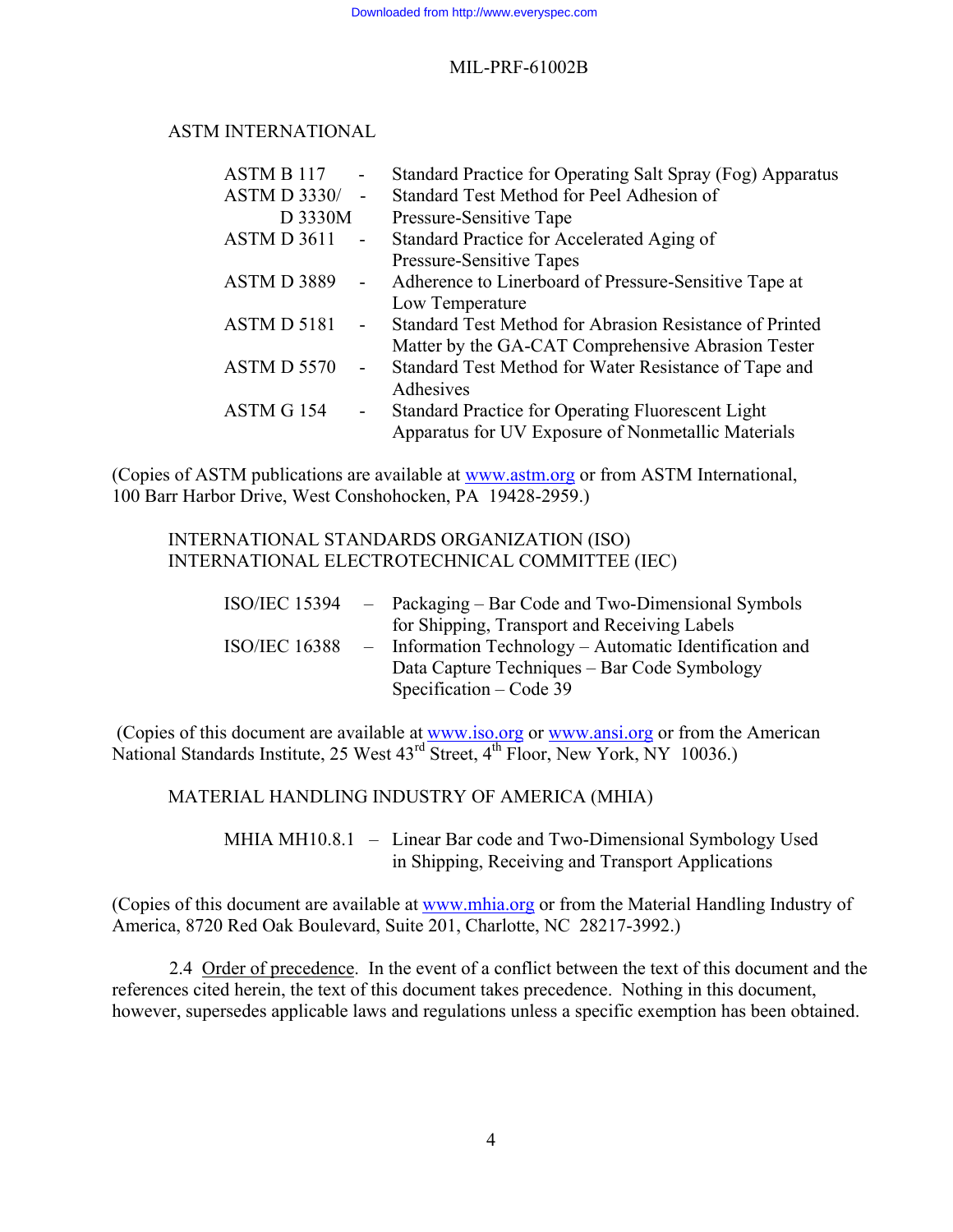#### 3. REQUIREMENTS

 3.1 General requirements. This specification contains performance criteria and durability requirements which labels shall meet or exceed to ensure the use and total functionality of pressure sensitive labels in various climatic environments.

 3.2 First article. When specified (see 6.2), a sample shall be subjected to first article inspection in accordance with 4.1.2.

 3.3 Materials. The labels shall be manufactured from such materials and by such processes as to ensure performance compliance with this specification.

 3.4 Design. The labels shall be designed to ensure performance compliance with this specification for the specified type, grade, composition, and style. Blank label stock shall not require a laminate. A laminate may be required to meet the durability requirements for a given grade of preprinted label. When a laminate is used, the final composite label design shall be designated by its basic substrate material and tested as a composite unit label (see 1.2).

 3.5 Construction. The labels shall be made from materials conforming to 3.3. The labels shall be completely coated on the back side with a uniform film of adhesive and shall be mounted on a backing sheet. The labels shall be furnished in the form of individual labels, sheets or rolls, as specified in the contract or order. Labels furnished in sheet form shall be die-cut to facilitate removal of individual labels from the backing sheet. Types II and IV labels furnished in roll form shall be die-cut or butt-cut and shall be individually attached to a backing sheet strip which is uniformly wound on a convolute or spiral wound paperboard core. The quantity of labels per sheet or roll shall be in accordance with standard commercial practice unless otherwise specified in the contract or order (see 6.2). Exceptions to the above mentioned core are the compositions (see 1.2) which are too rigid to be wound. Thickness of the label stock shall be in accordance with standard commercial practice unless otherwise specified in the contract or order (see 6.2).

 3.6 Printed symbol. Types III, IV, and V (if applicable) labels shall be printed with symbols that meet standard and uniform symbology as defined in MIL-STD-130. ISO/IEC 16388 and ANSI/AIM BC1 also conform to Code 39 bar code symbology specifications. The encoded message, code density, and bar height of the bar code symbol shall be as specified in the contract or order (see 6.2).

 3.7 Print requirements. The bar code symbol parameters (reflectance, print contrast, and dimensions) will be printed in accordance with symbology specifications exemplified and defined in documents such as MIL-STD-130, ISO/IEC 15394, and MHIA MH10.8.1.

3.8 Adhesive. The adhesive shall be pressure-sensitive, liquid insoluble, and shall require no moisture, heat, or other preparation prior to, or after application to, clean, dry surfaces. Any other surface conditions or method of application shall be specified. There shall be no excessive bleeding of adhesive from the edges of the labels (see 6.2).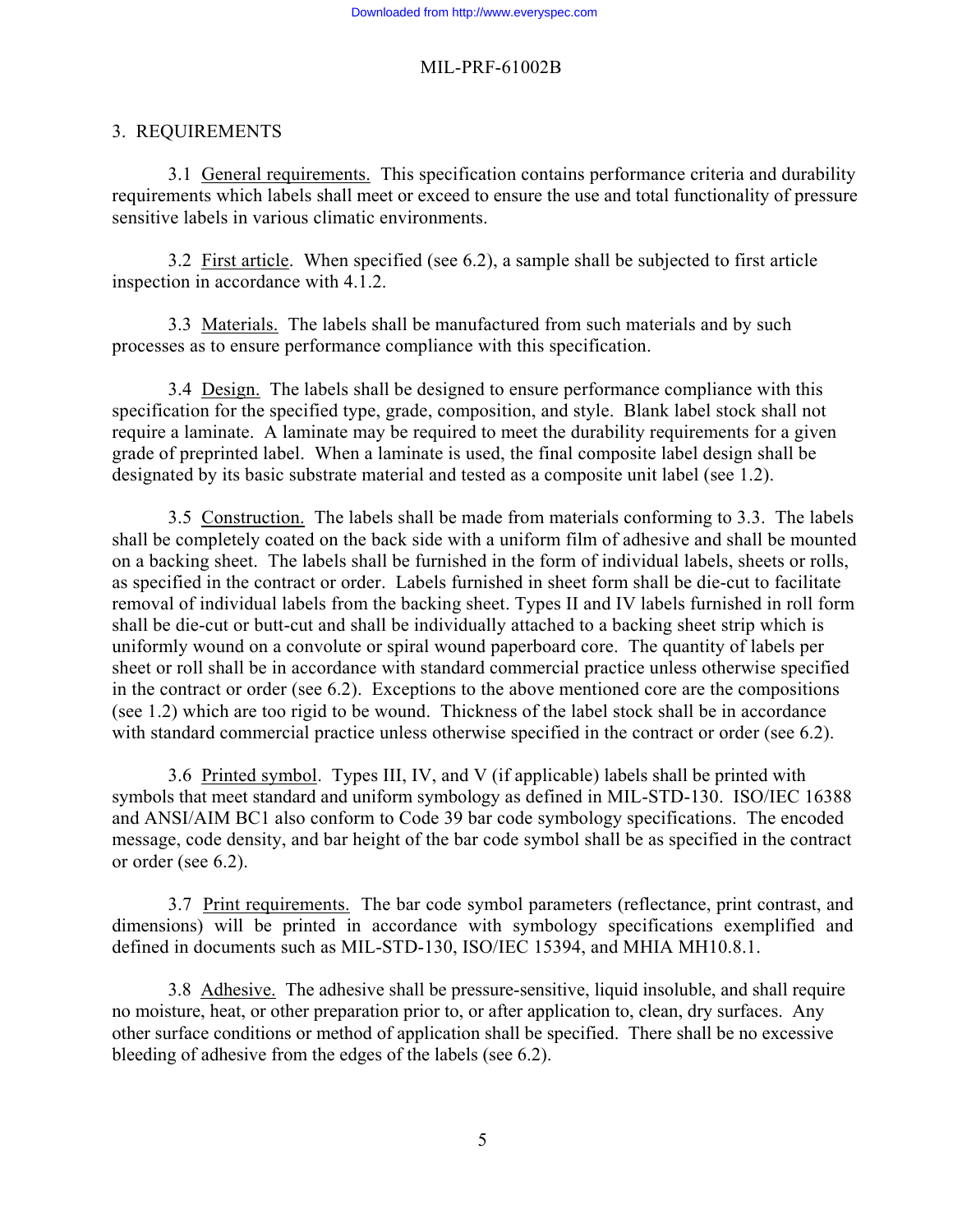3.9 Application temperature. The adhesive being utilized must conform to the characteristics of the specified grade and style (see 1.2) between 40 degrees F and 110 degrees F. If the labels are to be applied at temperatures lower than 40 degrees F or higher than 110 degrees F, the procuring activity will specify the application, surface, and overall environmental temperatures as to meet the performance objectives of this specification (see 6.2).

 3.10 Backing sheet. The backing sheet shall be coated with a suitable release coating that will provide adequate converting and dispensing of the pressure-sensitive adhesive coated facestock.

### 3.11 Dimensions.

 3.11.1 Labels. The length and width dimensions of the individual labels shall be as specified in the contract or order (see 6.2). The tolerance on dimensions up to and including 3.0 inches (76.2 mm) shall be +/- 0.0312 inch (0.794 mm). Dimensions over 3 inches the tolerance shall be +/- 0.0625 inch (1.58 mm). All tolerances shall be maintained unless otherwise specified.

 3.11.2 Sheets. When the labels are furnished in sheet form, the length and width dimensions of the individual sheets or labels shall be specified in the contract or order (see 6.2). If not specified, the contractor shall make the decision based on standard commercial manufacturing practice.

 3.11.3 Rolls. When the labels are furnished in roll form, the paperboard core of the roll shall have a minimum inside diameter of 3.0 inches (76.2 mm) with a tolerance of  $+/$ - 0.625 inch (15.88 mm), unless otherwise specified in the contract or order (see 6.2). The width of the core shall have a tolerance  $+/- 0.625$  inch (15.88 mm) or as specified in the contract or order (see 6.2) and shall be no smaller than the width of the roll.

 3.12 Color. Unless otherwise specified in the contract or order (see 6.2), the labels shall have a white background with black printing. In all cases, the bar reflectance and print contrast signal of the bar code symbol shall conform to symbology specifications exemplified and defined in documents such as MIL-STD-130, ISO/IEC 15394, and MHIA MH10.8.1.

 3.13 Workmanship. Labels shall be free of adhesive on the printable surface. Label edges shall be smooth and clean cut. The labels shall be free from lint, dust, grit, spots, wrinkles, folds, holes, tears and other imperfections. The backing sheet shall be free of die-cuts, slits, or any other defect that may affect serviceability.

 3.14 Storage markings. All packages of labels shall be marked with the type of storage, temperature range, and shelf-life (to include last usable date) that is required to ensure proper storage of the label stock(s). Also, due to some adhesive's short shelf-life, the contractor shall specify for each delivery the date when the adhesive was purchased. Labels, with adhesive that were purchased more than three months prior to the date of delivery, will not be accepted unless the procuring agency is prepared to use the labels before the expiration of the shelf-life date.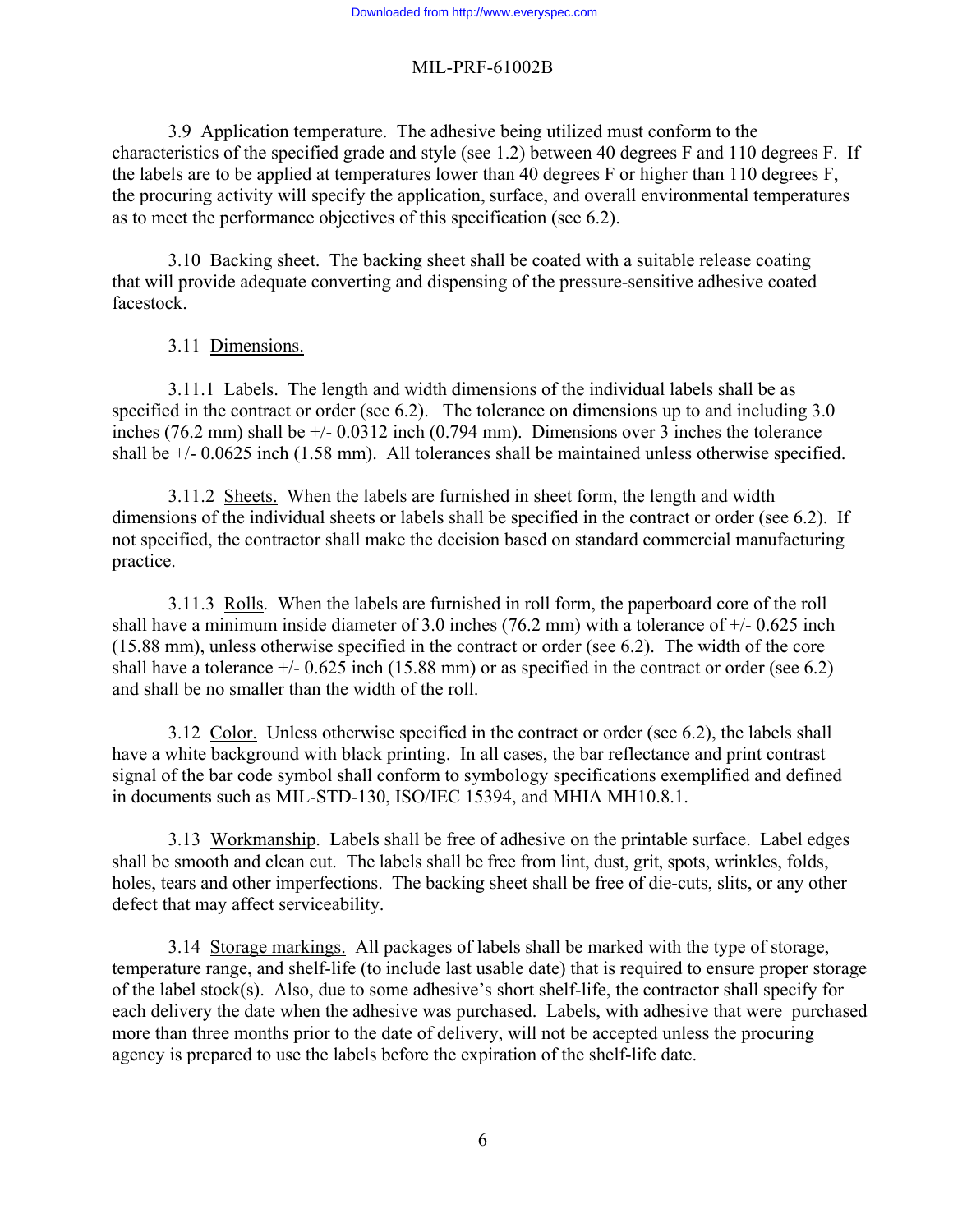#### 3.15 Performance requirements.

 3.15.1 Label grades. The grade of label shall meet the following performance requirements (see 6.1.2.3):

 a. Grade A – Adhesion, UV light, condensation, abrasion resistance, solvent resistance, detergent resistance, accelerated aging.

- b. Grade B Adhesion, UV light, condensation, abrasion resistance.
- c. Grade C Adhesion.
- d. Grade  $D As$  specified in the contract or order (see 6.2).

3.15.2 Performance test parameters. The labels, when tested as specified for grade test requirements should show no evidence of smearing or erosion of the blank label stock, bar coded symbol, delamination, percentage loss of adhesion, discoloration, wrinkling, cracking, or any effect which is detrimental to the label. Bar coded labels shall remain readable and conform to the reflectivity and print contrast requirements of symbology specifications exemplified and defined in documents such as MIL-STD-130, ISO/IEC 15394, and MHIA MH10.8.1. Non-conformance to this performance requirement shall be construed as loss of adhesion to the substrate and/or nonreadability of the bar code symbol either of which will constitute failure and the performance test shall be terminated.

- 3.15.2.1 Abrasion resistance. Tested as specified in 4.2.1.
- 3.15.2.2 Solvent resistance. Tested as specified in 4.2.2.
- 3.15.2.3 Detergent resistance. Tested as specified in 4.2.3.
- 3.15.2.4 Ultraviolet (UV) light condensation. Tested as specified in 4.2.4.
- 3.15.2.5 Adhesion. Tested as specified in 4.2.5.
- 3.15.2.6 Moisture/rain resistance. Tested as specified in 4.2.6.

 3.15.2.7 Extreme temperature resistance. Tested according to ASTM D 3889 (low temperature) and ASTM D 3611 (high temperature).

NOTE**:** Both the Rain and Temperature Resistance Tests are recommended to be performed when the shipping or storage environment suggests such conditions.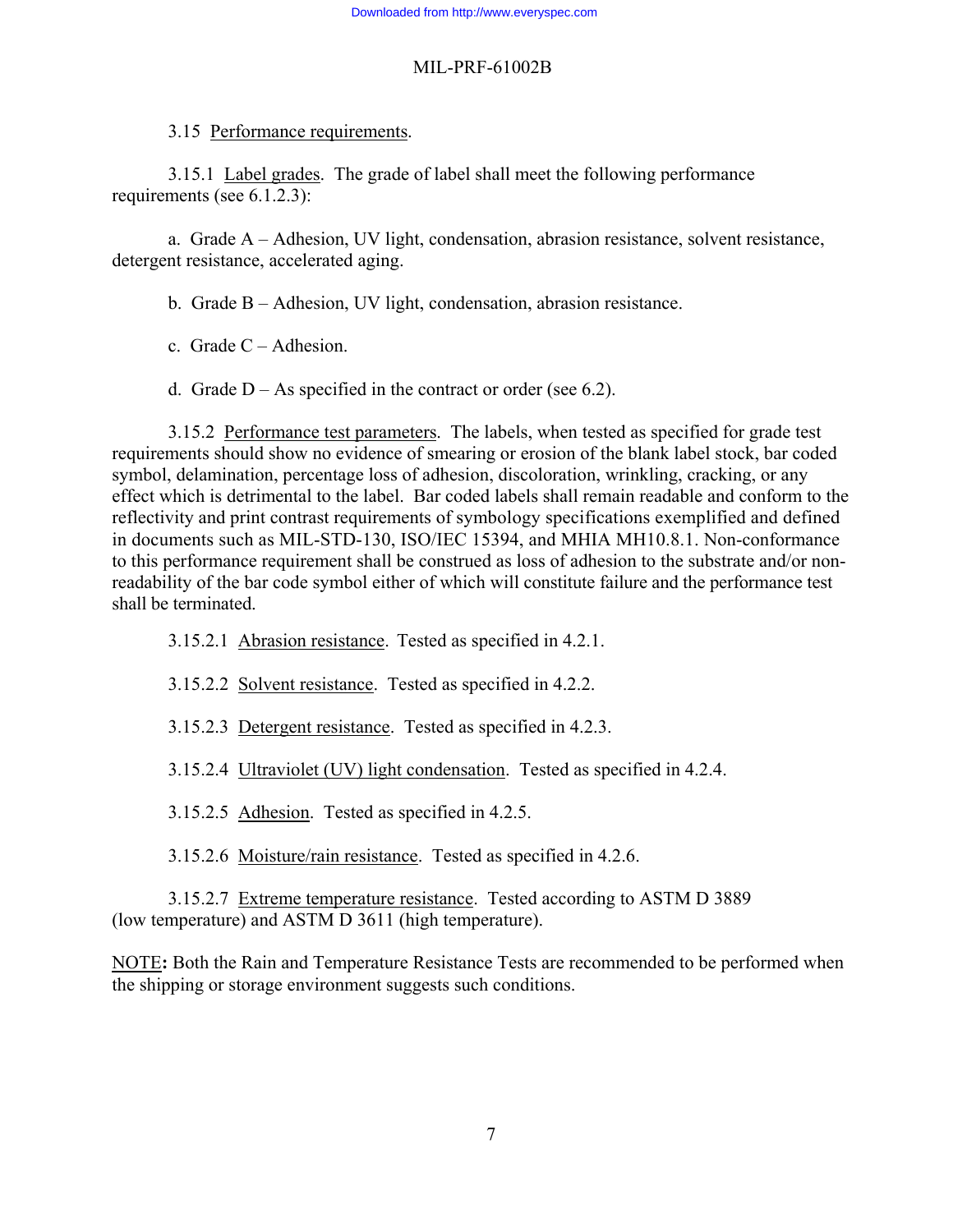### 4. VERIFICATION

 4.1 Classification of inspections. The inspection requirements specified herein are classified as follows:

a. First article inspection (see 3.2 and 4.1.2).

b. Conformance inspection (see 4.1.3).

 4.1.1 Inspection conditions. Unless otherwise specified, all inspections shall be performed in accordance with the test conditions specified in 3.15.2.

 4.1.2 First article inspection. First article inspection shall be performed on samples from each lot of labels. The inspection shall include judging all of the performance parameters itemized in 3.15.2 before and after performing the pertinent label grade tests as delineated in 3.15.1 (also see 6.2).

 4.1.3 Conformance inspection. Conformance inspection consists of tests for all of the requirements specified in section 3 as specified in the contract or purchase order (see 6.2).

 4.2 Performance tests. The labels, upon completion of each performance test, shall be examined to meet or exceed compliance with this specification.

4.2.1 Abrasion resistance.

 4.2.1.1 Apparatus. The apparatus shall consist of a GA-CAT Comprehensive Abrasion Tester as described in ASTM D 5181, or an equivalent (for example, Taber Tester).

 4.2.1.2 Standard conditions. Standard conditions shall be a temperature of 73.5 degrees F,  $+/- 2$  degrees F and a relative humidity at that temperature of 50  $+/- 4$  percent.

 4.2.1.3 Preparation of test labels. Prior to testing, the test label and specimen mounting sheets shall be conditioned for a minimum of 24 hours in an atmosphere maintained at standard conditions (see 4.2.1.2).

4.2.1.4 Method. Test labels shall be tested to meet or exceed the following test criteria as described in ASTM D 5181: Place two labels on a piece of back-up bond paper, equally spaced across the paper with the bar code in the direction of abrasion using a 600 grit receptor. Mount both the sample and receptor using the adhesive backed foam. The GA-CAT Abrasion Tester shall be set to the following parameters: cycle - 30 seconds, frequency - 2 Hz, span - 1.5 inches, offset - .13 inches, side pressure 10 pounds, and top pressure - 50 pounds.

NOTE: The initial cycle may require reduced pressure settings when a new receptor is used (side pressure - 7 pounds, top pressure 45 pounds). Run one cycle at a time to initiate abrasion resistance of the bar code label. Four individual cycles shall be run during each test to determine bar code acceptance. A cool off period of 1 minute or more is required between cycles. Acceptance to conformance will be readability of the bar code label after four cycles.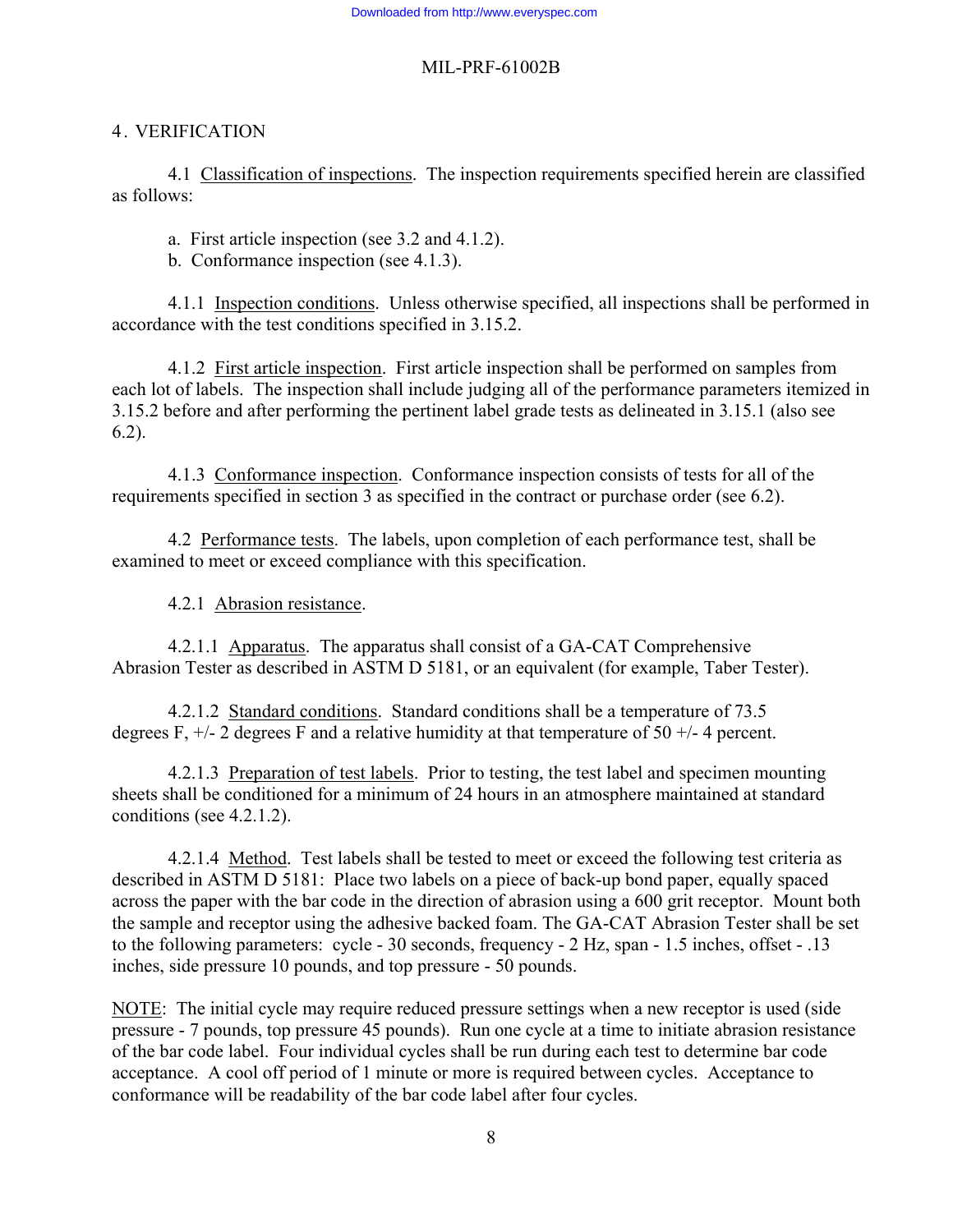4.2.2 Solvent resistance.

 4.2.2.1 Preparation of test labels and test panels. Test labels and test panels shall be prepared as specified in 4.2.1.3.

 4.2.2.2 Method. The test specimen shall be immersed for 15 minutes +/- 1 minute in the environmentally safe solvent/degreaser that the procurement of the labels was intended to meet or exceed the performance requirements associated with the end objectives of the application. At the end of the soaking period, the labels shall be removed from the solvent, and the labels shall be examined immediately to determine compliance to 3.15.2.2. If a test panel has not been specified, smooth plate glass panels approximately 3 by 9 inches in size will be used.

4.2.3 Detergent resistance.

 4.2.3.1 Preparation of test labels and test panels. Test labels and test panels shall be prepared as specified in 4.2.1.3.

4.2.3.2 Method. The test specimens shall be immersed for 15 minutes +/- 1 minute in a solution of 20 grams of detergent powder (laboratory or hospital grade), dissolved in 1,000 ml of distilled water. The detergent solution shall be at a temperature of 120 degrees  $F +/- 10$  degrees F during the soaking period.

4.2.4 Ultraviolet (UV) light condensation.

4.2.4.1 Apparatus. The apparatus shall consist of an Ultraviolet (UV) light condensation cabinet as described in ASTM G 154, or equivalent.

4.2.4.2 Preparation of test labels and test panels. The labels and test panels shall be prepared as specified in 4.2.1.3 and ASTM G 154. Porous test panels, such as wood and fiberboard, shall be backed with MIL-PRF-131 barrier material.

 4.2.4.3 Method. The test labels shall be positioned in the test chamber and tested in accordance with the procedures specified in ASTM G 154. An arbitrary time greater than eight hours of radiant exposure may be used, evaluation performed in exposure increments to determine any significant change in test specimens, if required for conformance to a particular specification.

 4.2.4.4 Required exposure. When a single exposure period is used, a time or radiant exposure period is used that will produce the largest performance differences between the test material and the control material.

 4.2.4.5 Minimum exposure time. The minimum exposure time used shall be that necessary to produce a substantial change in the material being evaluated. An exposure time that produces a significant change in one type of material cannot be assumed applicable to other types of materials.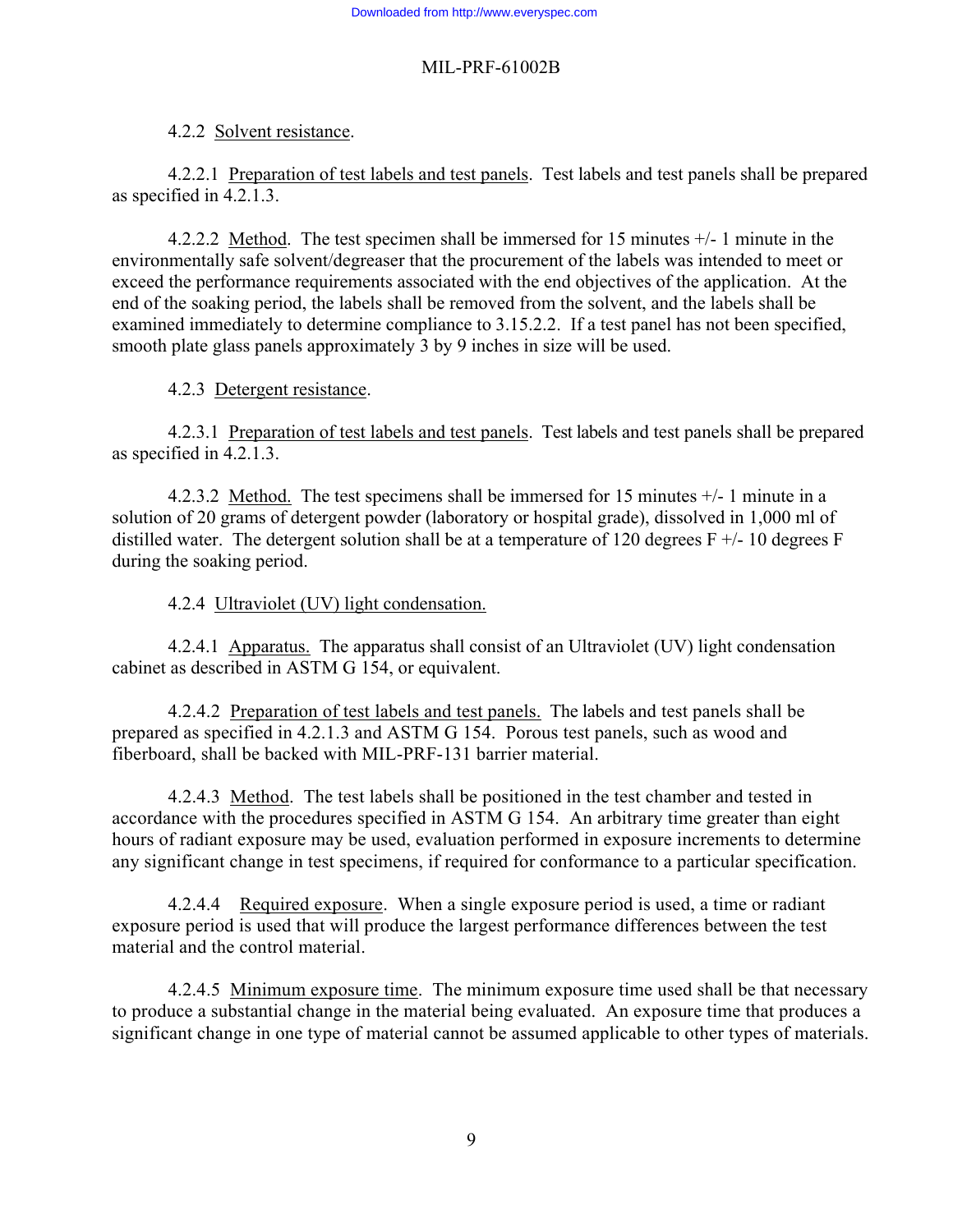#### 4.2.5 Adhesion.

 4.2.5.1 Apparatus. The apparatus shall consist of a holding fixture that will rigidly support test panels with their label mounting surfaces in a vertical (or horizontal) position.

4.2.5.2 Preparation of test labels and test panels. Prior to testing, test labels and test panels shall be conditioned for a minimum of 24 hours in an atmosphere maintained at standard conditions (see 4.2.1.2). Style 1 test panels (stainless steel), as specified in ASTM D 3330, shall be cleaned with diacetone alcohol (non-residual, technical grade or better) using a lint free absorbent material such as surgical gauze, wiped dry with fresh absorbent material, and cleaned twice again with 95% methyl alcohol and fresh absorbent material. Style 2 and 3 test panels shall be wiped free of dust and other surface contaminates using lint-free absorbent material, such as surgical gauze or equivalent material so as not to contaminate the test specimen. Style 2 test panels shall utilize the Standard Reference Materiel 1810a, attached to a rigid panel with double coated tape.

4.2.5.3 Method. Before removal from their release liners, each label shall be trimmed lengthwise to 0.5 inch (12.7mm) width (if applicable). Place a 1-inch by 2-inch (25.4 mm by 50.8 mm) strip of paper/chipboard with a hole in one end for attaching a weight or equivalent, on a cleaned surface of the test panel. Peel each test label from its release liner and gently place the label, adhesive side down, on a test panel and over the 1 inch (25.4 mm) edge of paper/chipboard such that approximately 1.125 inch (28.575 mm) of the label is in contact with the test panel and the remaining length of test label is on the paper/chipboard and approximately centered with the 1 inch (25.4 mm) edge. Secure the test label to the test panels and paper/chipboard strips by rolling each label once in each lengthwise direction with a steel, rubber-covered roller as described in ASTM D 3330. If any bubbles or wrinkles appear on the label, discard it and replace it with a new one using the same procedure. Place the panels with the labels on the bottom surface in the holding fixture and gently attach a 25-gram  $+/- 1$ -gram weight to the free end of the paper/chipboard strips such that the line of force of the 25-gram weight and the test panel form an angle of approximately 90 degrees. The weight shall remain as a peeling force for 4 hours  $+/-$  5 minutes.

4.2.6 Moisture/rain resistance.

4.2.6.1 Preparation of test labels. Test labels shall be prepared as specified in 4.2.1.3.

 4.2.6.2 Method. The test specimens shall be immersed for 30 minutes, +/- one minute in plain tap water. The water shall be maintained at a temperature of 120 degrees F, +/- 10 degrees F during the soaking period.

 4.2.6.3 Performance tests. Performance parameters shall be as specified in paragraph 3.15.2.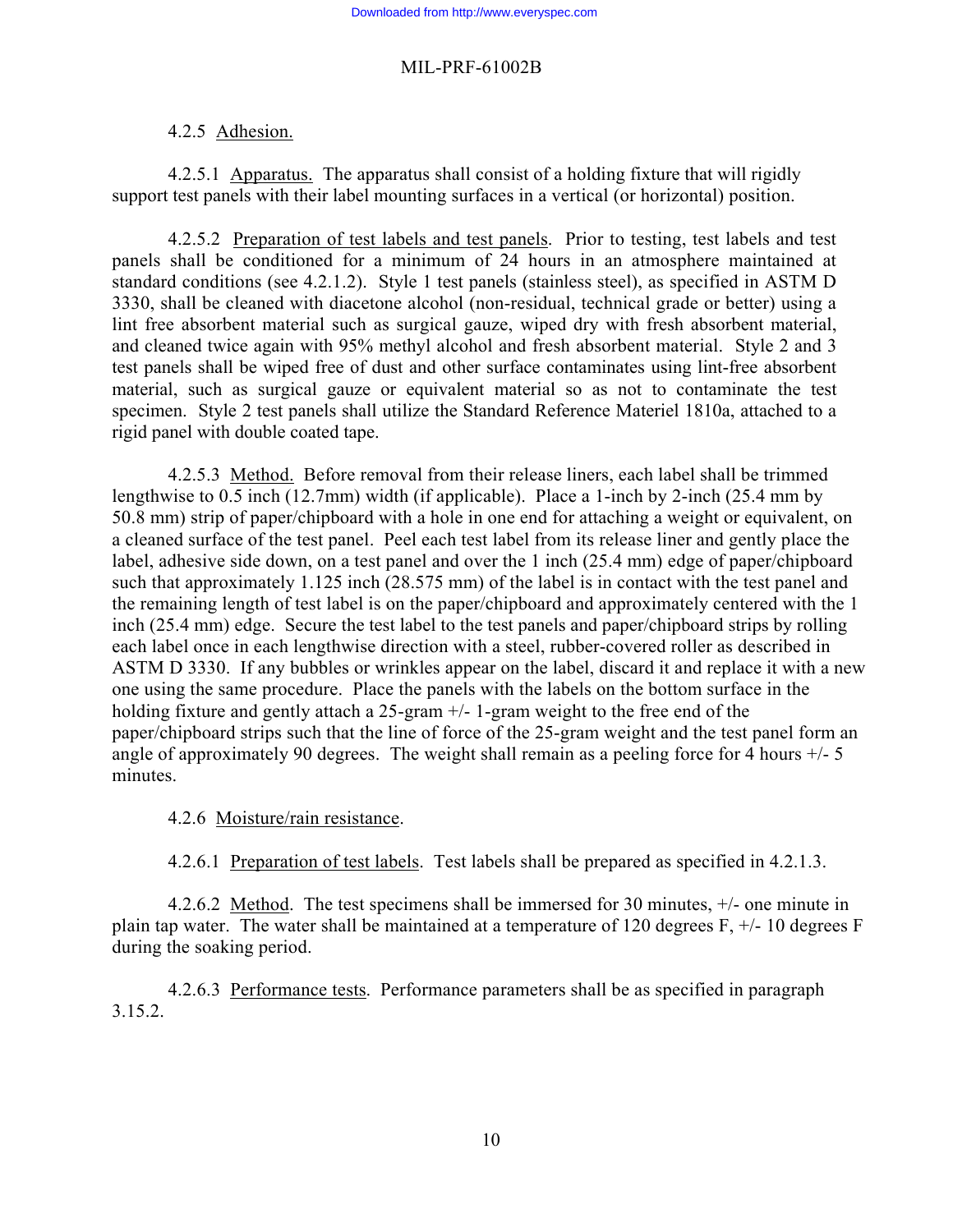### 5. PACKAGING

 5.1 Packaging. For acquisition purposes, the packaging requirements shall be as specified in the contract or order (see 6.2). When packaging of materiel is to be performed by DoD or in-house contractor personnel, these personnel need to contact the responsible packaging activity to ascertain packaging requirements. Packaging requirements are maintained by the Inventory Control Point's packaging activities within the Military Service or Defense Agency, or within the military service's system commands. Packaging data retrieval is available from the managing Military Department's or Defense Agency's automated packaging files, CD-ROM products, or by contacting the responsible packaging activity.

#### 6. NOTES

(This section contains information of a general or explanatory nature that may be helpful, but is not mandatory).

#### 6.1 Intended use.

 6.1.1 Intended use of specification. The following basic considerations summarize the intended use of this specification. Consider the type, grade, style, and composition of the intended label (see 1.2). Selecting the grade will automatically affect the composition (paper labels will not satisfy Grade A requirements).

 6.1.2 Intended use of labels. These labels are intended for use in the bar code marking/reading operations within the military logistics system. These labels may be applied to all styles of classification. Refer to tables I and II when determining the classification of labels.

 6.1.2.1 Application factors. Some factors to consider when developing a contract or placing an order:

- a. Environment (see 3.15.1).
- b. Applied surface (smooth, rough) (see table I).
- c. Application temperature (if less than 40 degrees F) (see 3.9).
- d. Surface temperature (frozen or refrigerated).
- e. Label permanency (permanent or temporary).
- f. Service temperature (commodity location).
- g. Solvent resistance (see 3.15.2.2 and 4.2.2).
- h. Tampering (destructible or tamper evident).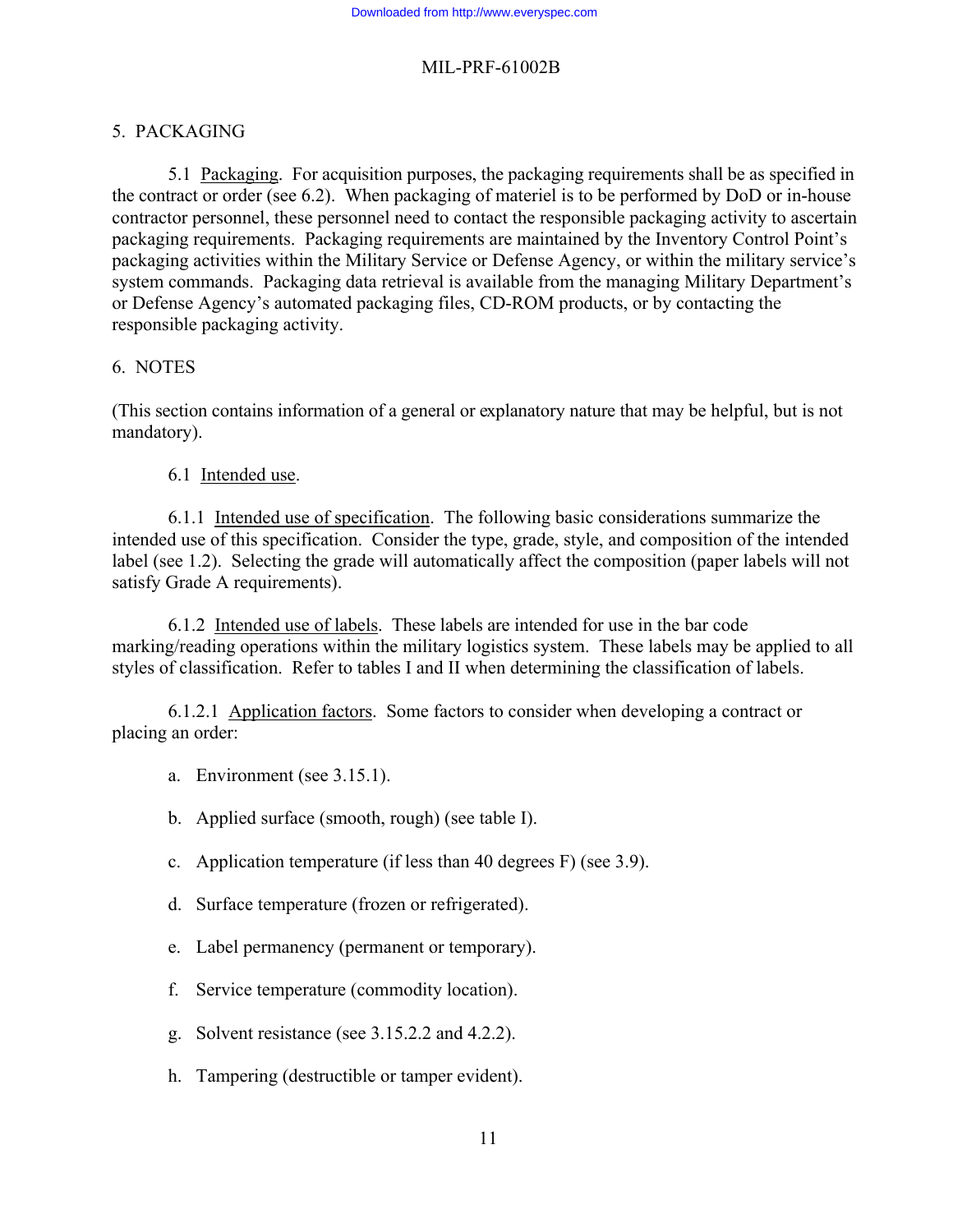- i. Pilferable (omit HRI).
- j. Moisture/water resistance (when required) (see 3.15.2.6 and 4.2.6).
- k. Abrasion resistance (when required) (see 3.15.2.1 and 4.2.1).
- l. Label life.
- m. Performance requirements (see 3.15.1).

 6.1.2.2 Label drawing. A sketch of the label should be included with the contract or order. The size of the label is one of the most important aspects to be considered.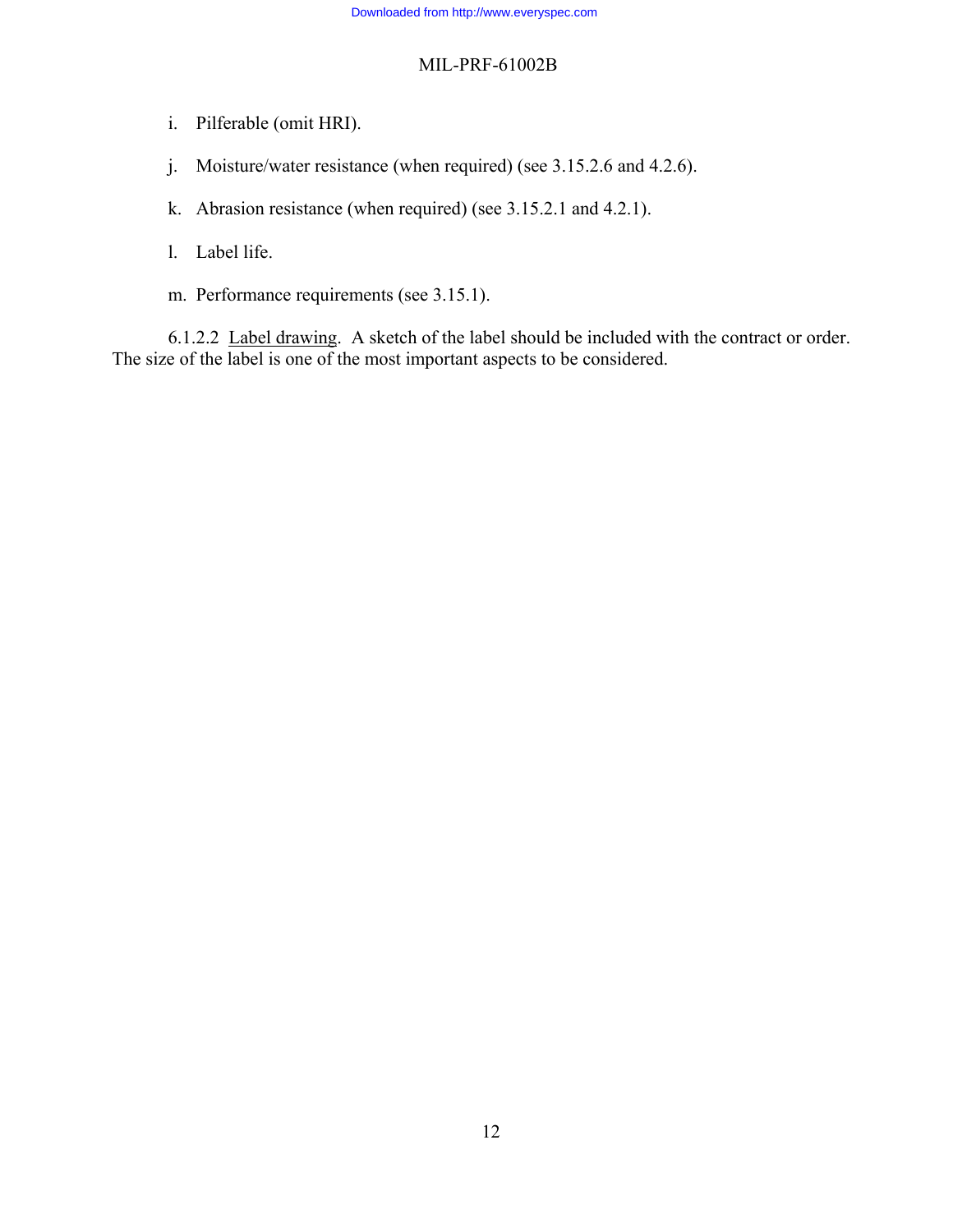|                | Label Construction   |              |                                            |
|----------------|----------------------|--------------|--------------------------------------------|
| Item           | Substrate            | Laminate     | <b>Additional Considerations</b>           |
|                |                      |              |                                            |
|                | <b>PAPER</b>         |              | $(Example - 61002 - IIB2a)$                |
| 1A             | 70# Paper            | P-propylene  | Least expensive durable label.             |
|                |                      |              | Cardboard, smooth surfaces.                |
| 1B             | 70# Paper            | P-propylene  | For frozen environments.                   |
| 1 <sup>C</sup> | 70# Paper            | P-propylene  | Removable adhesive.                        |
| 1 <sub>D</sub> | T.Transfer           | P-propylene  | Thermal transfer printing.                 |
|                | <b>THERMAL PAPER</b> |              | $(Example - 61002 - IIC2a)$                |
| 2A             | Thermal              | N/A          | Buff colored label. For indoor use only.   |
| 2B             | Thermal              | N/A          | For low temperature or frozen              |
|                |                      |              | environments.                              |
| 2C             | Thermal              | N/A          | For "no stick" surfaces.                   |
| 2D             | Thermal              | N/A          | Removable adhesive; can be repositioned.   |
|                | <b>VINYL</b>         |              | $(Example - 61002 - IIIA1b)$               |
| 3A             | Vinyl                | P-propylene  | Most economic choice for intermittent      |
|                |                      |              | outdoor exposure.                          |
| 3B             | Vinyl                | P-propylene  | For "no stick" and textured surfaces       |
|                |                      |              | (office equipment, etc.).                  |
| 3C             | Vinyl                | P-propylene  | Removable adhesive. Can be repositioned.   |
| 3D             | Vinyl                | P-propylene  | Good for most untreated metal surfaces.    |
| 3E             | Destructible         | P-propylene  | For destructible asset management labels.  |
| 3F             | <b>PVF</b>           | <b>PVF</b>   | UV resistant label for extended outdoor    |
|                |                      |              | use.                                       |
| 3G             | <b>PVF</b>           | <b>PVF</b>   | UV resistant label for outdoor use, esp.   |
|                |                      |              | untreated metal.                           |
|                | SPECIAL PLASTICS     |              | $(Example - 61002-IIA1g)$                  |
| 4A             | P-propylene          | P-propylene  | Substitute for 3A. Better tear resistance. |
| 4B             | P-propylene          | P-propylene  | Acid resistant. Especially good for        |
|                |                      |              | "no stick" surfaces.                       |
| 4C             | Acrylic              | <b>PVF</b>   | UV resistant label for extended outdoor    |
|                |                      |              | use.                                       |
| 4D             |                      | <b>RED</b>   | Red overlaminating film for "photocopy     |
|                |                      |              | proof" labels.                             |
| 4E             |                      | <b>BLACK</b> | Black overlaminating film for non-human    |
|                |                      |              | readable labels.                           |
|                |                      |              |                                            |

# TABLE I. Bar code label consideration.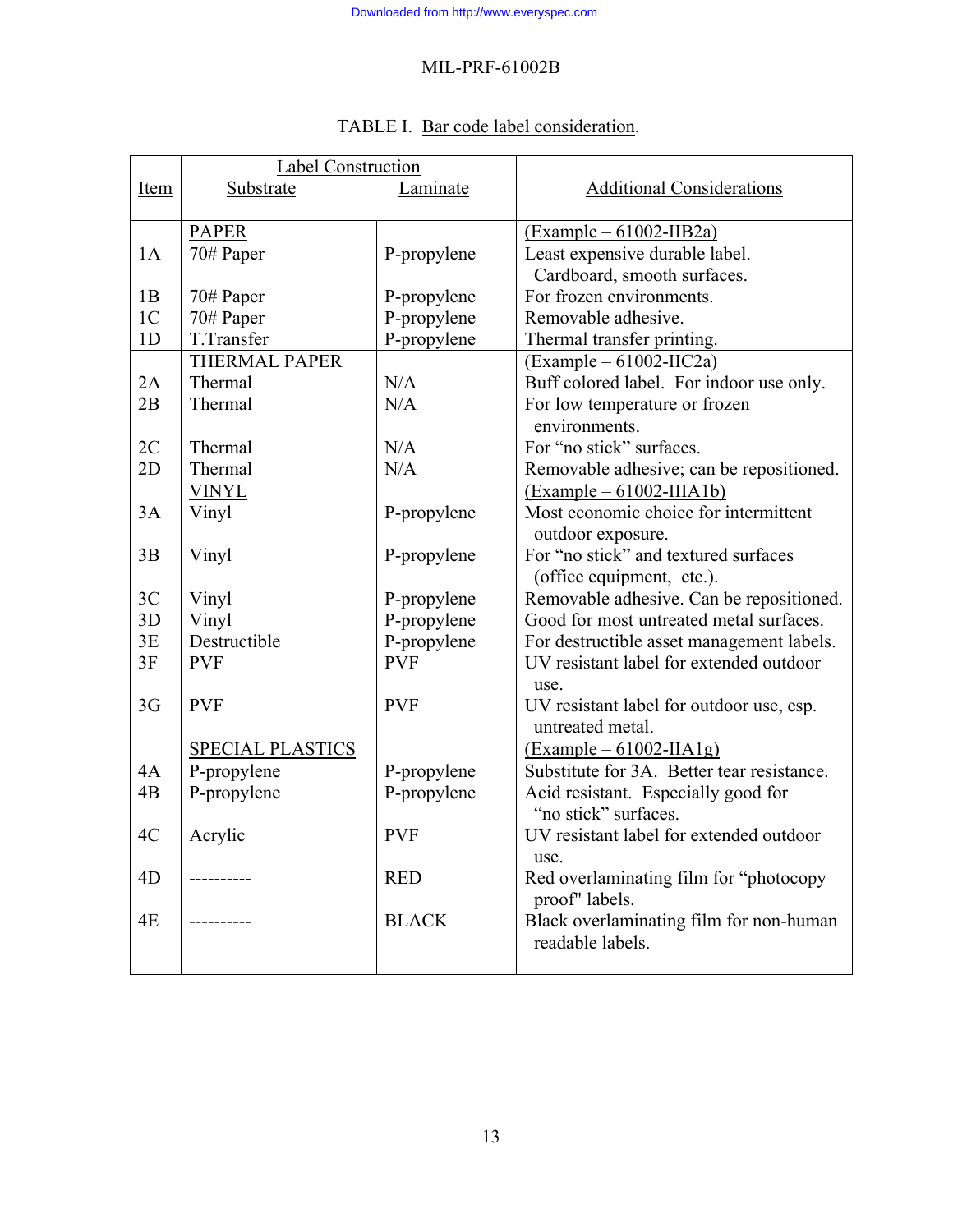|                | <b>Label Construction</b> |            |                                                             |  |
|----------------|---------------------------|------------|-------------------------------------------------------------|--|
| Item           | Substrate                 | Laminate   | <b>Additional Considerations</b>                            |  |
|                |                           |            |                                                             |  |
|                | POLYESTER (PE)            |            | $(\text{Example} - 61002-IIA1b)$                            |  |
| 5A             | Polyester                 | Polyester  | Best all around durable label.                              |  |
| 5B             | Polyester                 | Piggyback  | Used for painting, staining operations.                     |  |
| 5C             | Metallized                | Polyester  | Metal tag appearance - asset management.                    |  |
| 5D             | Met. "VOID"               | Polyester  | Metal tag appearance - asset management;<br>tamper evident. |  |
| 5E             | White "VOID"              | Polyester  | Asset management; tamper evident.                           |  |
| 5F             | Polyester                 | Polyester  | For automatic application. Same<br>properties as 5A.        |  |
| 5G             | Polyester                 | Polyester  | Autoclave resistant. Excellent for glass<br>surfaces.       |  |
| 5H             | Polyester                 | Polyester  | For untreated metal surfaces.                               |  |
| 5I             | Polyester                 | <b>PVF</b> | UV resistant label for extended outdoor                     |  |
|                |                           |            | use.                                                        |  |
| 5J             | High Temp<br>PE           | Polyester  | Non-solder side of PCBs during<br>manufacturing process.    |  |
| 5K             | High Temp                 | Polyester  | Non-solder side of PCBs; laminate on                        |  |
|                | PE                        |            | backing paper.                                              |  |
| 5L             | High Temp                 | Polyimide  | Low cost alternative for solder side of                     |  |
|                | PE                        |            | PCB <sub>s</sub> .                                          |  |
|                | <b>POLYIMIDE</b>          |            | $(Example - 61002-IIA2c)$                                   |  |
| 6A             | Polyimide                 | Polyimide  | General use for solder side use in PCB                      |  |
|                |                           |            | manufacture.                                                |  |
| 6 <sub>B</sub> | Polyimide                 | Polyimide  | Higher temperatures than 6A.                                |  |
| 6C             | Polyimide                 | Polyimide  | Higher temperature performance for                          |  |
|                |                           |            | solder side of PCBs.                                        |  |

#### TABLE I. Bar code label considerations – Continued.

#### NOTES:

1. Use of table - the first consideration in each group pertains to the entire group. The additional comments in each group should be considered separately as each individual requirement will affect the type of adhesive to be used. In general, each succeeding group is more durable and more expensive. The example classifications are given only for the basic group. The additional considerations would have to be specified as they would affect the type of adhesive required and whether or not the label would require a laminate.

2. PVF – polyvinyl fluoride.

3. Adhesive thickness – surface roughness should be considered when specifying adhesive thickness. Some suggested thicknesses are 2 mils for pebble grain office equipment, 2-3 mils for wood surfaces, and 5 mils for exterior use on military vehicles.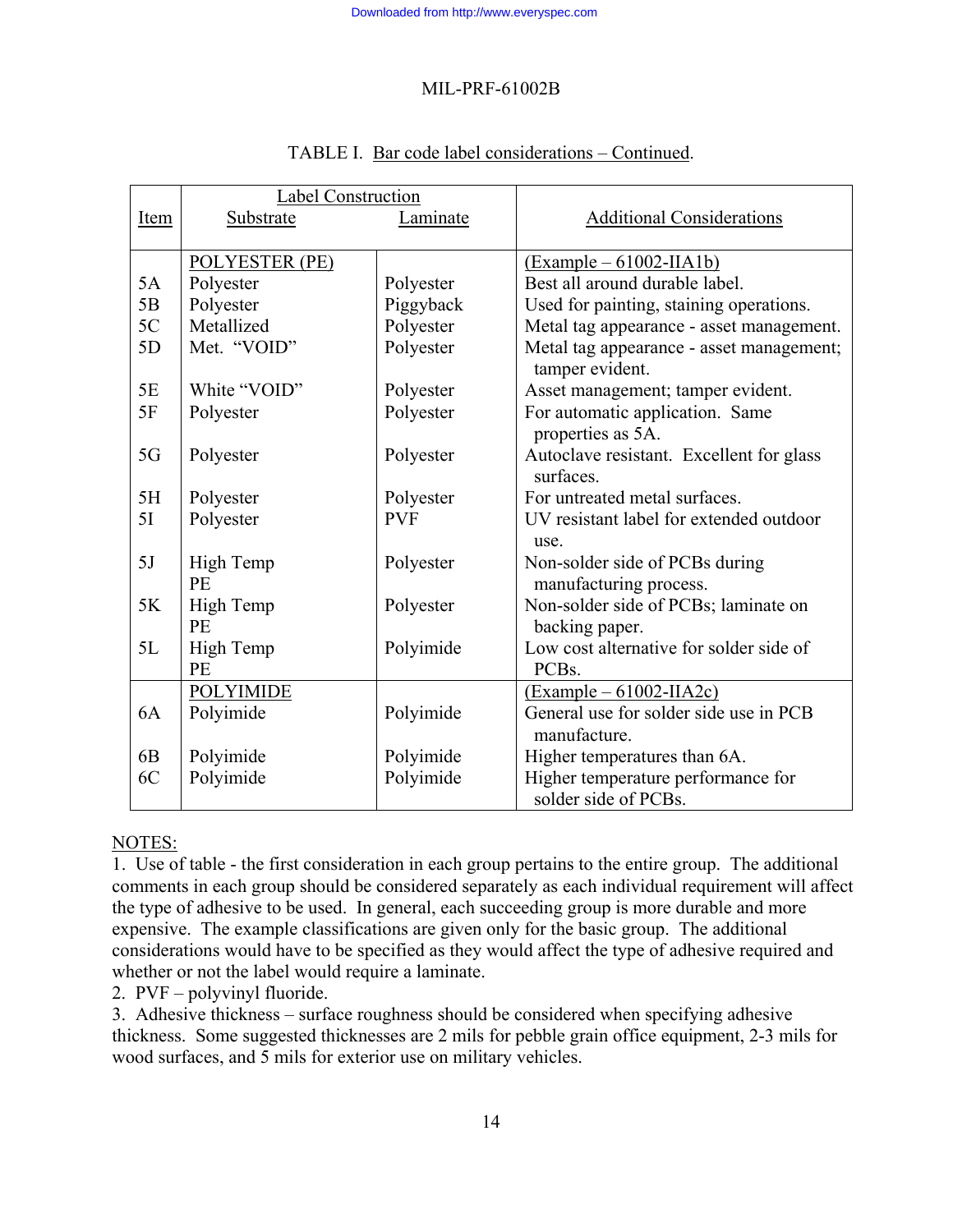| Label<br>Material        | Service Temp<br>Range (deg F)<br>1/ | Abrasion<br>Resist | <b>UV</b><br>Resist | Moist<br>Resist | Salt Fog<br>Resist | Svc<br>Life<br>2/ |
|--------------------------|-------------------------------------|--------------------|---------------------|-----------------|--------------------|-------------------|
| Paper,<br>(Thermal)      | $-50$ to $140$                      | Fair               | Poor                | Poor            | Poor               | < 1 yr            |
| Paper w/o<br>Laminate    | $-50$ to $140$                      | Poor               | Fair                | Poor            | Poor               | $< 1 \text{ yr}$  |
| Paper with<br>Laminate   | $-50$ to $140$                      | Good               | Fair                | Fair            | Fair               | $1-3$ yrs         |
| Plastic w/o<br>Laminate  | $-50$ to $200$                      | Poor               | Good                | Good            | Good               | $1-3$ yrs         |
| Plastic with<br>Laminate | $-50$ to $600+$<br>short duration   | Very<br>Good       | Good                | Very<br>Good    | Very<br>Good       | $1-3$ yrs         |
| Polyimide                | $-50$ to $200$                      | Poor<br>w/o Lam    | Good                | Good            | Good               | $1-5$ yrs         |
| <b>PVF</b>               | $-50$ to $200$                      | Poor<br>w/o Lam    | Excellent           | Very<br>Good    | Good               | $1-5$ yrs         |
| Photo-Sens.<br>Aluminum  | $-50$ to $>1,000$<br>3/             | Excellent          | Excellent           | Excellent       | Excellent          | Over 5<br>yrs     |
| Metal                    | $-50$ to $>1,000$<br>3/             | Good               | Excellent           | Excellent       | Good               | Over 5<br>yrs     |
| Ceramic                  | $-50$ to $>1,000$<br>3/             | Good               | Fair                | Excellent       | Excellent          | Over 5<br>yrs     |

# TABLE II. Relative label environmental suitability.

# NOTES:

- 1. Labels suitable for application temperatures lower than  $40^{\circ}$ F will be specified; performance values will be measured according to ASTM D 3889.
- 2. Service life of paper and plastic labels may be improved by use of protection overlaminate. Service life shown is for harsh environment, compliant with ASTM D 3611 test measures.
- 3. Fasteners such as screws and rivets may also be used.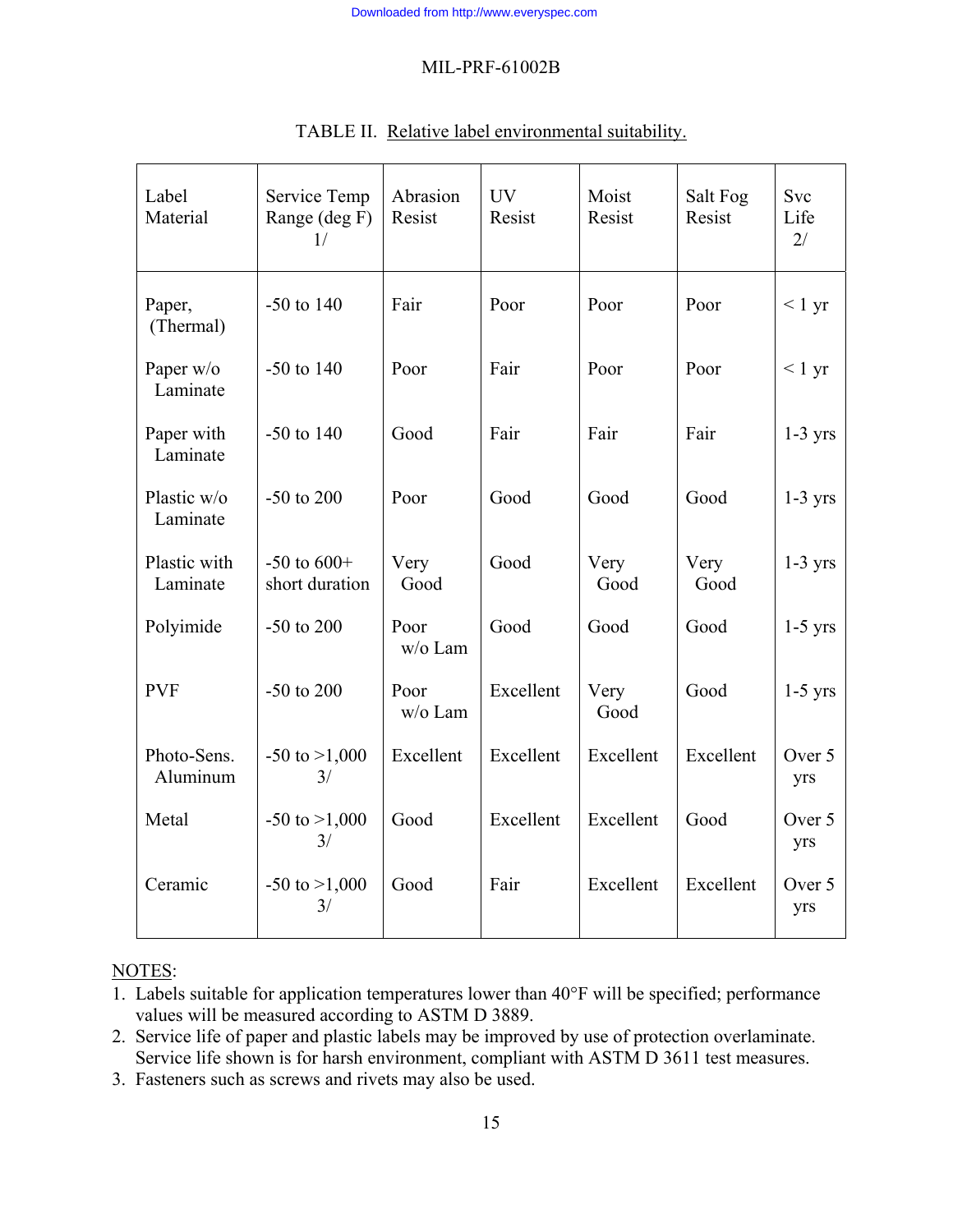6.1.2.3 Grade consideration. In general the label grade is specified to satisfy one of the following conditions.

 a. Grade A labels are intended for those applications where the labels will have to endure prolonged (longer than 2 weeks) outdoor conditions.

 b. Grade B labels are intended for long term indoor applications with short term (2 weeks or less).

 c. Grade C labels are intended to be used when only short-term shipping or indoor conditions are expected.

 d. Grade D label requirements are specified when none of the above grades will suffice. The requirements may be selected from 3.15.2.

 6.1.2.4 Composition considerations. In general, the primary consideration is whether the label should be a paper-based or plastic-based label. Unlaminated paper labels should be considered for Grade C requirements. Laminated paper labels may be considered for Grade B requirements and provide the required abrasion protection. Laminated plastic labels should be considered for most Grade A requirements. Labels composed of materials other than paper or plastic should be considered for special applications such as marking weapons, printed circuit boards, and other end items. The type of plastic label (vinyl, polyester, polypropylene, and others) may be specified when necessary. The thickness of photosensitive aluminum labels will be specified (see 6.2).

6.2 Acquisition requirements. The contract or order should specify the following:

a. Title, number, and date of this specification.

b. Type, grade, style, and composition that label will conform to (see 3.4).

c. Laminate for protection and durability (see 3.4).

 d. Surface(s) to which the label is to be applied for testing if different than the style specified in 6.2 (see 3.4).

e. Continuous or cut label stock (see 3.5 for Type I and III).

- f. Quantity of labels per sheet or roll (see 3.5).
- g. Thickness of label stock (see 3.5).
- h. Message encoded in the printed symbol (see 3.6).
- i. Code density and bar height of the bar code symbol on the label (see 3.6).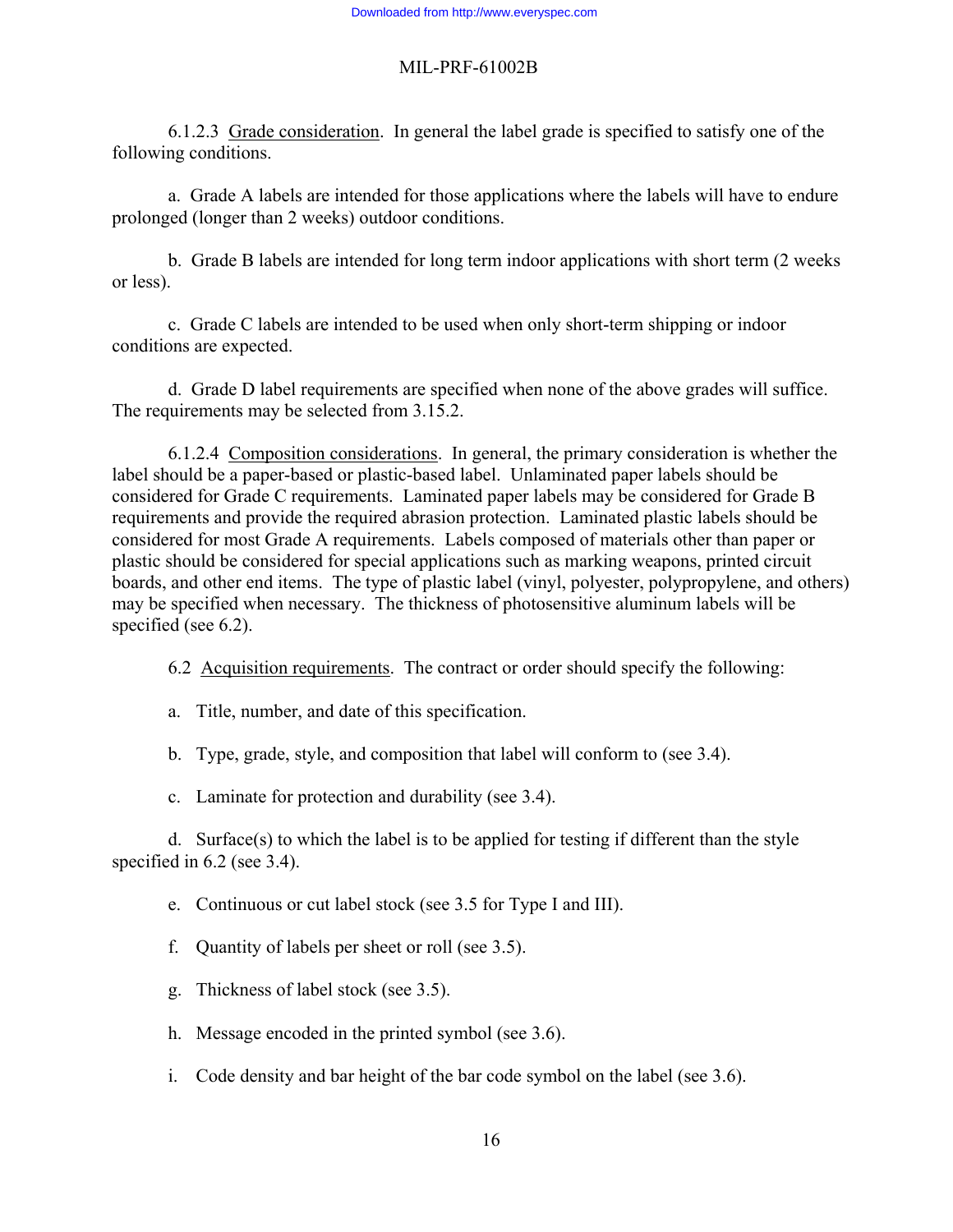- j. Marking technology (for example, photo composition) (see 3.6) (see tables III and IV).
- k. When a first article is required (see 3.2, 3.15.1, 3.15.2 and 4.1.2).
- l. Conformance inspection (see 4.1.3).
- m. Packaging requirements (see 3.14, 5.1).

| Marking                       | Paper  | Vinyl  | $\ensuremath{\mathop{\text{\rm PE}}}$ | <b>PM</b> | PPP    | <b>PVF</b> | Metal  | Ceramic | Photo           |
|-------------------------------|--------|--------|---------------------------------------|-----------|--------|------------|--------|---------|-----------------|
| Technology                    |        |        | 1/                                    | 1/        | 1/     |            |        |         | Sens.           |
|                               | $\ast$ | $\ast$ | $\ast$                                | $*$       | $*$    | $*$        |        |         | Alum.           |
| Direct<br>Print               |        |        |                                       |           |        |            | $*2/$  | $*2/$   | $\overline{3/}$ |
| Dot Matrix<br>Impact          | $\ast$ | 4/     | 4/                                    |           |        |            | $*2/$  | $*2/$   | 3/              |
| Formed<br>Character<br>Impact | $\ast$ | $\ast$ | $\ast$                                | $\ast$    | $\ast$ | $\ast$     |        |         | 3/              |
| Ion<br>Deposition             | $\ast$ | $\ast$ | $\ast$                                |           |        |            |        |         | 3/              |
| Laser<br>Toner                | $\ast$ | $\ast$ | $\ast$                                |           |        |            |        |         | 3/              |
| Photo<br>Composition          | $\ast$ | $\ast$ | $\ast$                                | $\ast$    |        |            |        |         | $\ast$          |
| Thermal,<br>Direct            | $\ast$ |        |                                       |           |        |            |        |         | 3/              |
| Thermal<br>Transfer           | $\ast$ | $\ast$ | $\ast$                                |           | $\ast$ | $\ast$     |        |         | 3/              |
| Laser Etch                    |        |        |                                       |           |        |            | $\ast$ | $\ast$  |                 |

TABLE III. Bar code marking methods vs. label materials.

#### NOTES:

- 1. PE = Polyester; PM = Polyimide; PPP = Polypropylene; PVF = Polyvinyl fluoride.
- 2. Special printer required to print metal and ceramic labels.
- 3. Print technology generates master utilizes photographic process.
- 4. Normally available by special order only.
- \* Indicates that this label material is compatible with the indicated marking technology.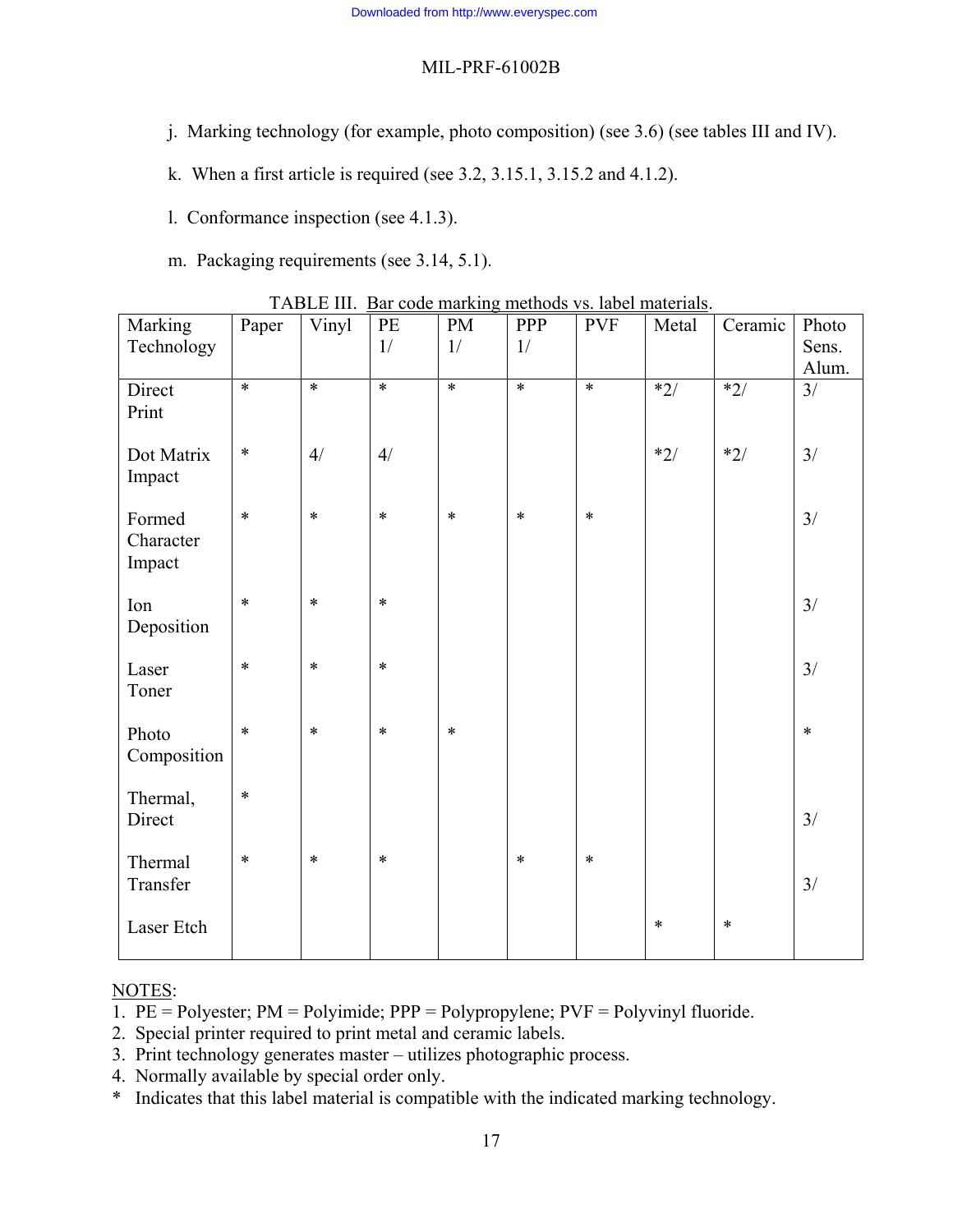| Marking<br>Technology | Description                                                                                                                                                                                                                                     | Uses                                                                                                                                                                                                                                                                                          | Employment                                                                                                                                                 |
|-----------------------|-------------------------------------------------------------------------------------------------------------------------------------------------------------------------------------------------------------------------------------------------|-----------------------------------------------------------------------------------------------------------------------------------------------------------------------------------------------------------------------------------------------------------------------------------------------|------------------------------------------------------------------------------------------------------------------------------------------------------------|
| Laser Etch            | Marking process which<br>employs a<br>microprocessor<br>controlled laser to<br>destroy the surface<br>molecular structure.<br>Etched material must<br>produce a bar code<br>with the required PCS.                                              | For plastics, metals or<br>ceramics where highly<br>durable bar code<br>markings are required<br>and where no<br>contaminants are present.                                                                                                                                                    | Appropriate for<br>application at<br>manufacturing,<br>depot, and support<br>maintenance<br>facilities.                                                    |
| <b>Direct Print</b>   | Conventional print<br>process involving the<br>deposit of ink under<br>pressure to imprint an<br>image. Includes such<br>print technologies as<br>flexography, offset<br>lithography letterpress,<br>letterset, silk-screen<br>and rotogravure. | To produce large<br>quantities of high quality,<br>identical markings or<br>labels. May be<br>integrated with rotary<br>printer or another print<br>technology to sequence<br>or otherwise vary bar<br>coded information. May<br>also be employed to mark<br>items or containers<br>directly. | Appropriate for<br>production at<br>printing plants.<br>Pressure sensitive<br>tags or labels can<br>be applied on site.                                    |
| Dot Matrix<br>Impact  | Computer controlled<br>printhead produces a<br>series of dots in a<br>pattern so that it forms<br>a character. A series of<br>solenoid driven needles<br>strike an inked ribbon,<br>ink is transferred to the<br>label stock.                   | Flexible, low cost<br>production of bar coded<br>labels, tags, or forms.<br>Shuttle bar printer is used<br>for line printing and<br>serial, or moving head<br>printer, for character<br>printing.                                                                                             | Most common<br>kind of in-house<br>printer but also<br>appropriate for use<br>in a plant setting.<br>Least desired<br>technology for<br>marking bar codes. |

# TABLE IV. Bar code marking technologies.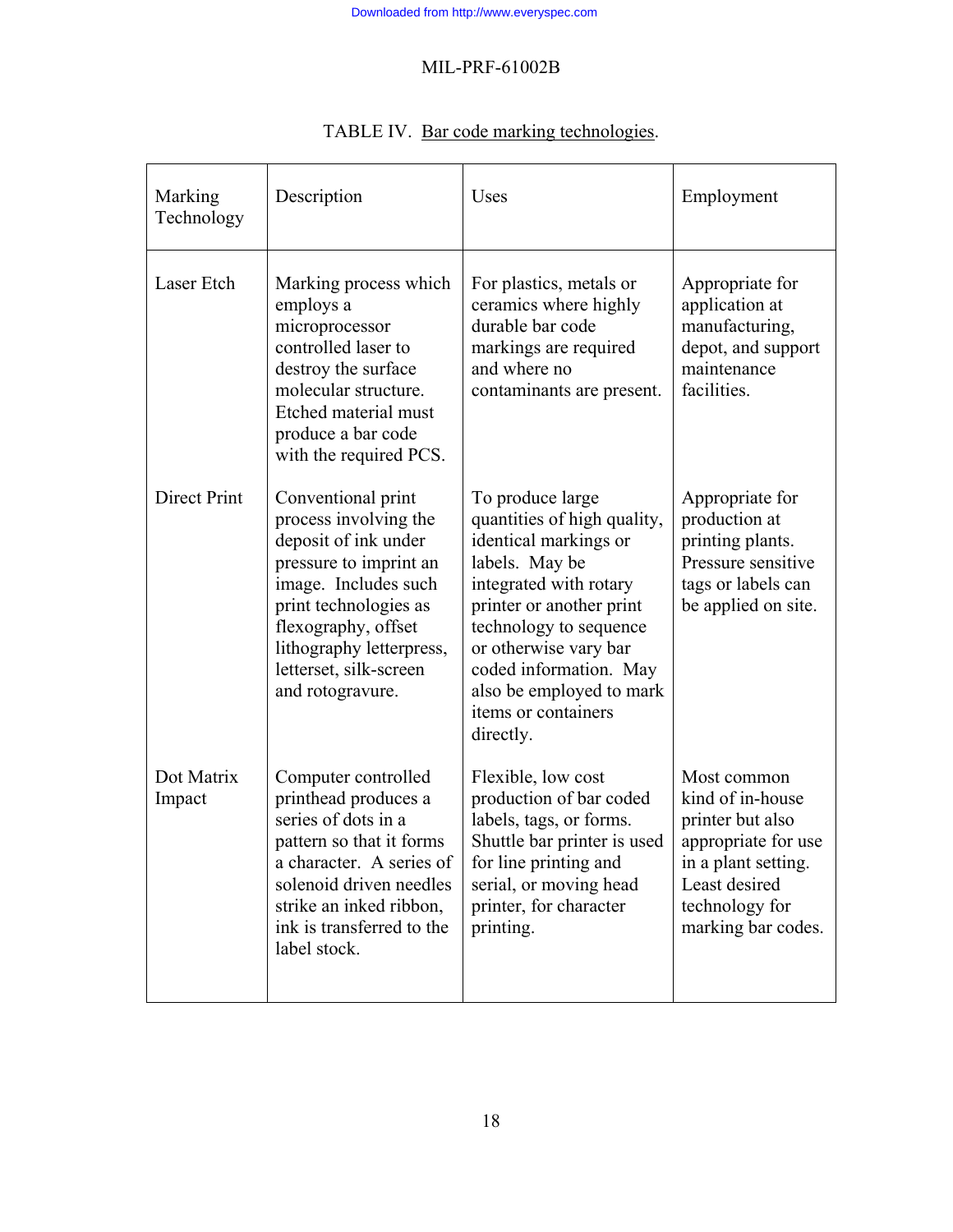| Marking<br>Technology         | Description                                                                                                                                                                                                                                                                                         | Uses                                                                                                                                                                                                                       | Employment                                                                                                                                                                               |
|-------------------------------|-----------------------------------------------------------------------------------------------------------------------------------------------------------------------------------------------------------------------------------------------------------------------------------------------------|----------------------------------------------------------------------------------------------------------------------------------------------------------------------------------------------------------------------------|------------------------------------------------------------------------------------------------------------------------------------------------------------------------------------------|
| Formed<br>Character<br>Impact | Characters to be printed<br>are etched on a drum<br>over which label stock<br>and carbon ribbon are<br>fed. The hammer<br>strikes when the<br>designated character<br>comes around on the<br>rotating drum, forming<br>one complete bar code<br>character.                                          | Production of bar coded<br>label or tags.                                                                                                                                                                                  | Suitable for on site<br>printing and<br>application.                                                                                                                                     |
| Ion<br>Deposition             | Ions projected from a<br>computer-controlled<br>print cartridge form a<br>latent image on a<br>dielectric cylinder<br>which is developed by<br>adhesion of toner to the<br>charged areas. The<br>toner is simultaneously<br>transferred and fixed to<br>the printed surface<br>under high pressure. | Production of labels and<br>tags. Often integrated<br>w/direct printing in a<br>continuous web operation<br>to add variable into such<br>as sequentially numbered<br>bar codes to labels<br>printed by another<br>process. | Appropriate for<br>printing or<br>computer facility<br>but labels or tags<br>can be applied on<br>site.                                                                                  |
| <b>Laser Toner</b>            | Computer controlled<br>laser beam forms image<br>by neutralizing charges<br>on a charged photo-<br>sensitive drum. A<br>carbon toner is applied<br>and adheres to the<br>charges areas,<br>developing the image<br>which is transferred to<br>the substrate and fixed<br>by heat and pressure.      | To produce bar coded<br>labels, tags, and forms on<br>cut sheets media where<br>heat and pressure will not<br>adversely affect label<br>adhesives.                                                                         | High speed<br>printers are<br>normally used in a<br>printing or<br>computer facility.<br>Low speed printers<br>are suitable for<br>light duty use on<br>site. Easily<br>applied on site. |

# TABLE IV. Bar code marking technologies – Continued.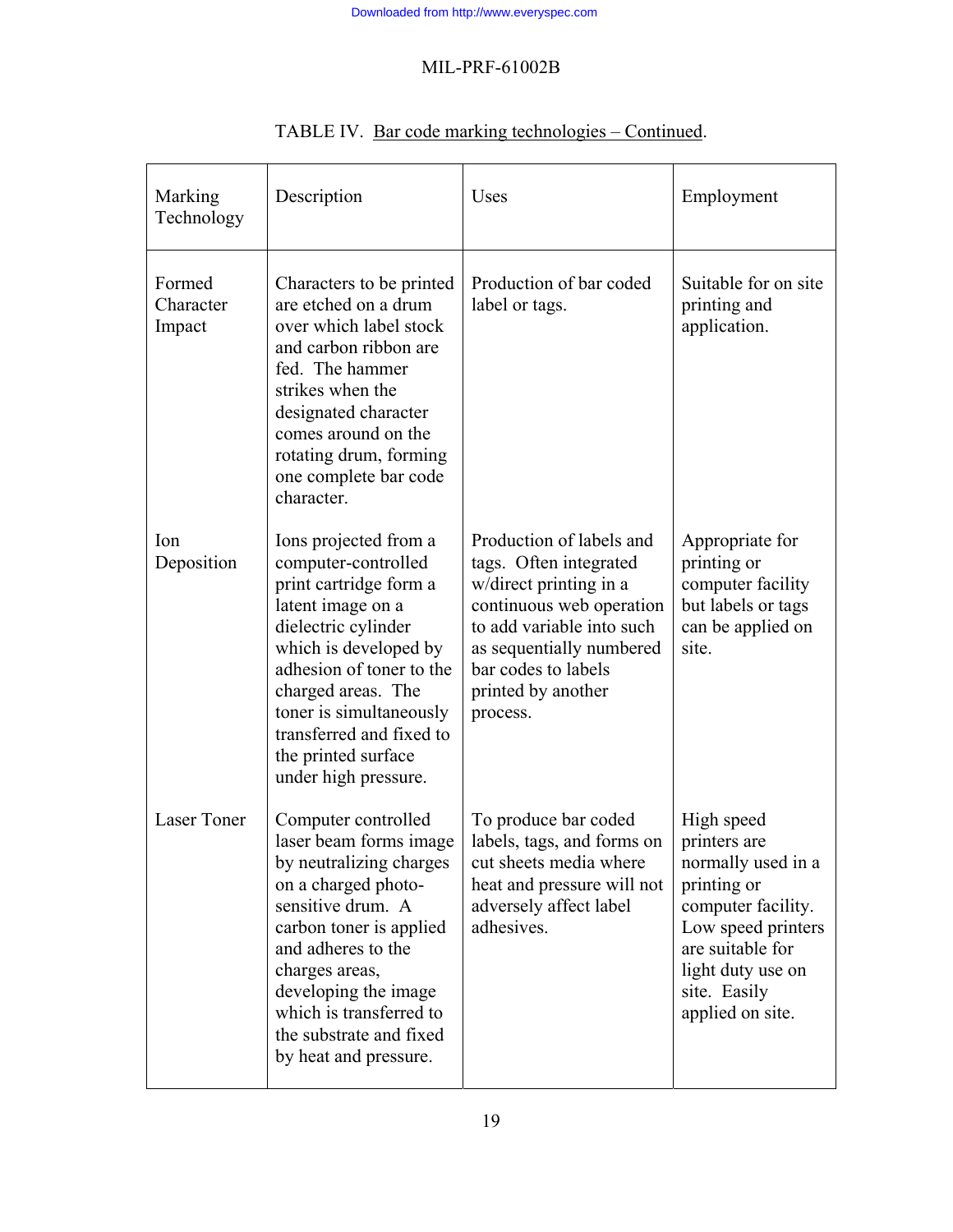| Marking<br>Technology | Description                                                                                                                                                                                                                                                          | <b>Uses</b>                                                                                                                                         | Employment                                                                                                                           |
|-----------------------|----------------------------------------------------------------------------------------------------------------------------------------------------------------------------------------------------------------------------------------------------------------------|-----------------------------------------------------------------------------------------------------------------------------------------------------|--------------------------------------------------------------------------------------------------------------------------------------|
| Photo<br>Composition  | Image is projected onto<br>a photo-sensitive<br>substrate. The<br>substrate is then<br>processed in the same<br>manner as a photograph<br>to fix the image.                                                                                                          | To produce archival<br>quality, bar coded labels<br>and tags on paper,<br>plastic, and metal<br>substrates.                                         | Most appropriate<br>for offsite<br>production by an<br>outside vendor but<br>can be applied on<br>site.                              |
| Thermal<br>Direct     | Microprocessor-<br>controlled printhead<br>contains an array of<br>tiny, resistive dots<br>which provide heat<br>necessary to cause a<br>chemical reaction in a<br>specially treated paper<br>as it moves past the<br>printhead, turning the<br>exposed areas black. | Low cost, flexible format<br>labels and tags. Widely<br>used in retail sales and<br>food industry to mark<br>items and shelves.<br>Indoor use only. | Simple, reliable<br>technology<br>appropriate for on-<br>site printing and<br>application. Can<br>be used with paper<br>labels only. |
| Thermal<br>Transfer   | Similar to thermal<br>direct but uses a<br>thermally sensitive<br>printing ribbon. Stylus<br>are heated selectively,<br>melting waxy ink onto<br>the medium to form an<br>image.                                                                                     | Combines flexibility of<br>thermal printing with<br>quality and durability of<br>impact printing.                                                   | Appropriate for<br>on-site printing.<br>Comparable in<br>terms of simplicity<br>and reliability with<br>thermal direct<br>printing.  |

# TABLE IV. Bar code marking technologies – Continued.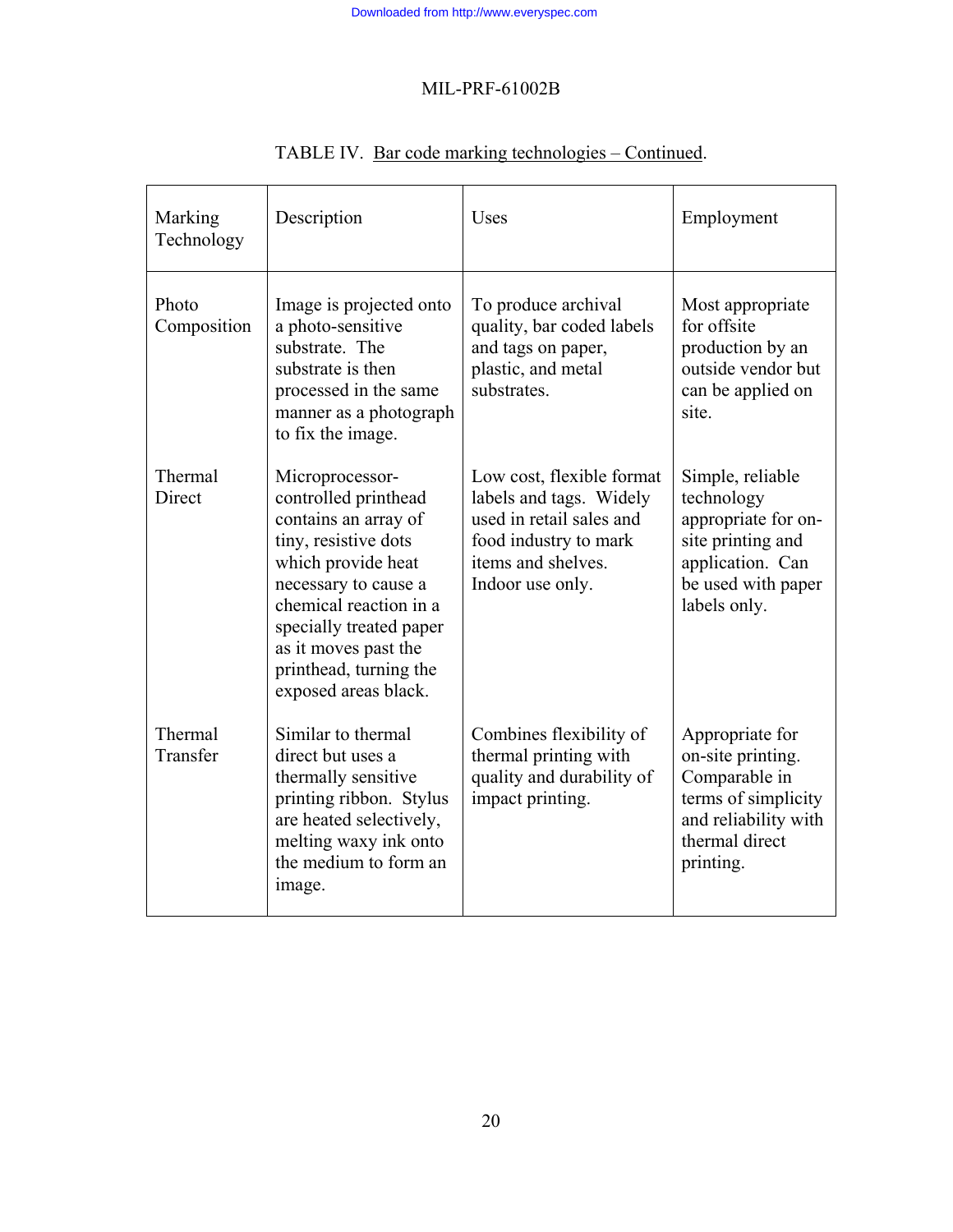6.3 Criteria. The following inspection criteria may be utilized by the ordering activity when pressure-sensitive adhesive labels are received.

 6.3.1 Labels. The sample unit will be one label. Sample units will be examined for the following defects:

101. Materials, design, or construction, not as specified.

102. Label, not completely coated on backside with a uniform film of adhesive.

103. Label, not mounted on a backing sheet.

104. Label, not furnished in the specified form (sheets or rolls).

105. Printed symbol, not standard DoD symbology. (Types III, IV, and V (if applicable)).

 106. Message encoded information in the printed symbol, not as specified. (Types III, IV, and V (if applicable)).

107. Bar code symbol missing. (Types III, IV, and V (if applicable)).

 108. Human-readable interpretation missing, or does not represent the characters encoded in the bar code symbol. (Types III, IV, and V (if applicable)). Symbol, not printed in accordance with symbology specifications exemplified and defined in documents such as MIL-STD-130, ISO/IEC 15394, and MHIA MH10.8.1. (Types III, IV, and V (if applicable)).

109. Adhesive, not pressure-sensitive, or as specified.

 110. Adhesive requires moisture, heat, or other preparation prior to, or after application to, clean, dry surfaces.

111. Label does not tack upon contact with the specified test surface(s).

112. Backing sheet, not coated with a release coating as specified.

 113. Label or backing sheet delaminates or tears when the label is manually peeled from the backing sheet.

114. Labels indicate separation from the backing sheet as received.

115. Dimensions of label, not as specified.

116. Dimensions of label, not within the tolerance applicable to the specified dimensions.

 117. Density or bar height of the bar code symbol, not as specified. (Types III, IV, and V (if applicable)).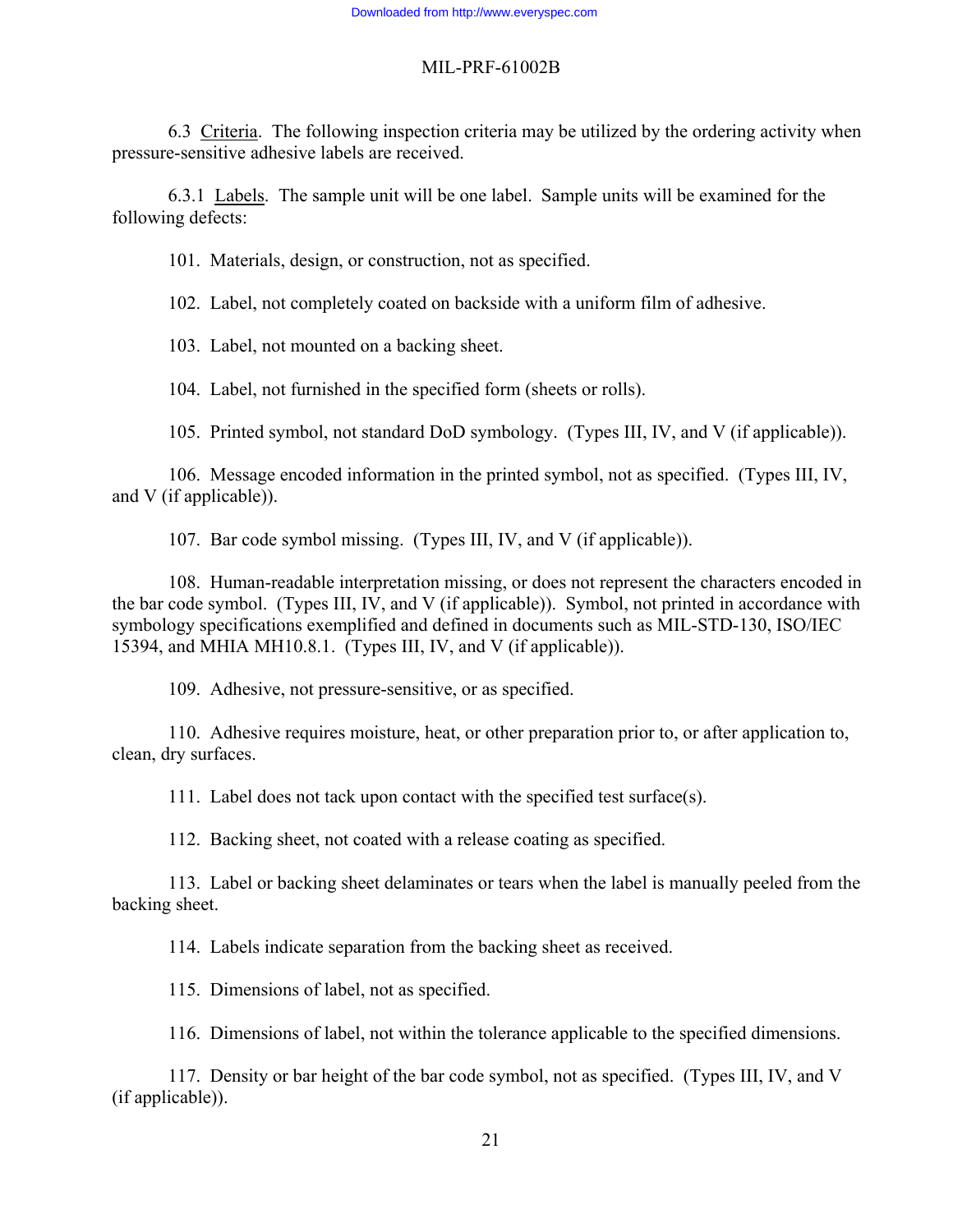118. Color, as specified.

119. Workmanship, not as specified.

 6.3.2 Sheets. The sample unit will be one sheet. Sample units will be examined for the following defects:

120. Labels, not die-cut or butt-cut (as specified).

121. Quantity or format of labels per sheet, not as specified.

122. Dimensions of the individual sheets of labels, not as specified.

 6.3.3 Rolls. The sample unit will be one roll. Sample units will be examined for the following defects:

 123. Labels, not die-cut or butt-cut (as specified) and individually attached to the backing sheet strip.

124. Label stock not continuous or contains splices.

125. Backing sheet strip with labels, not uniformly wound on the paperboard core.

126. Core, missing or not as specified.

127. Quantity of labels per roll, not as specified.

128. Inside of diameter of core, not within tolerance, or as specified.

129. Width of core, not equal to the width of the roll, or within specified tolerances.

 6.3.4 Package. The sample unit will be one package. Sample units will be examined for the following defects:

130. Military packaging marking requirements, not as specified.

131. Type of storage and temperature range not marked on package, if specified.

132. Shelf-life, not marked on package, if specified.

6.4 Definitions.

 6.4.1 Definition criteria. For the purpose of this document, definitions are given herein. The definitions contained in this document take precedence over any reference document.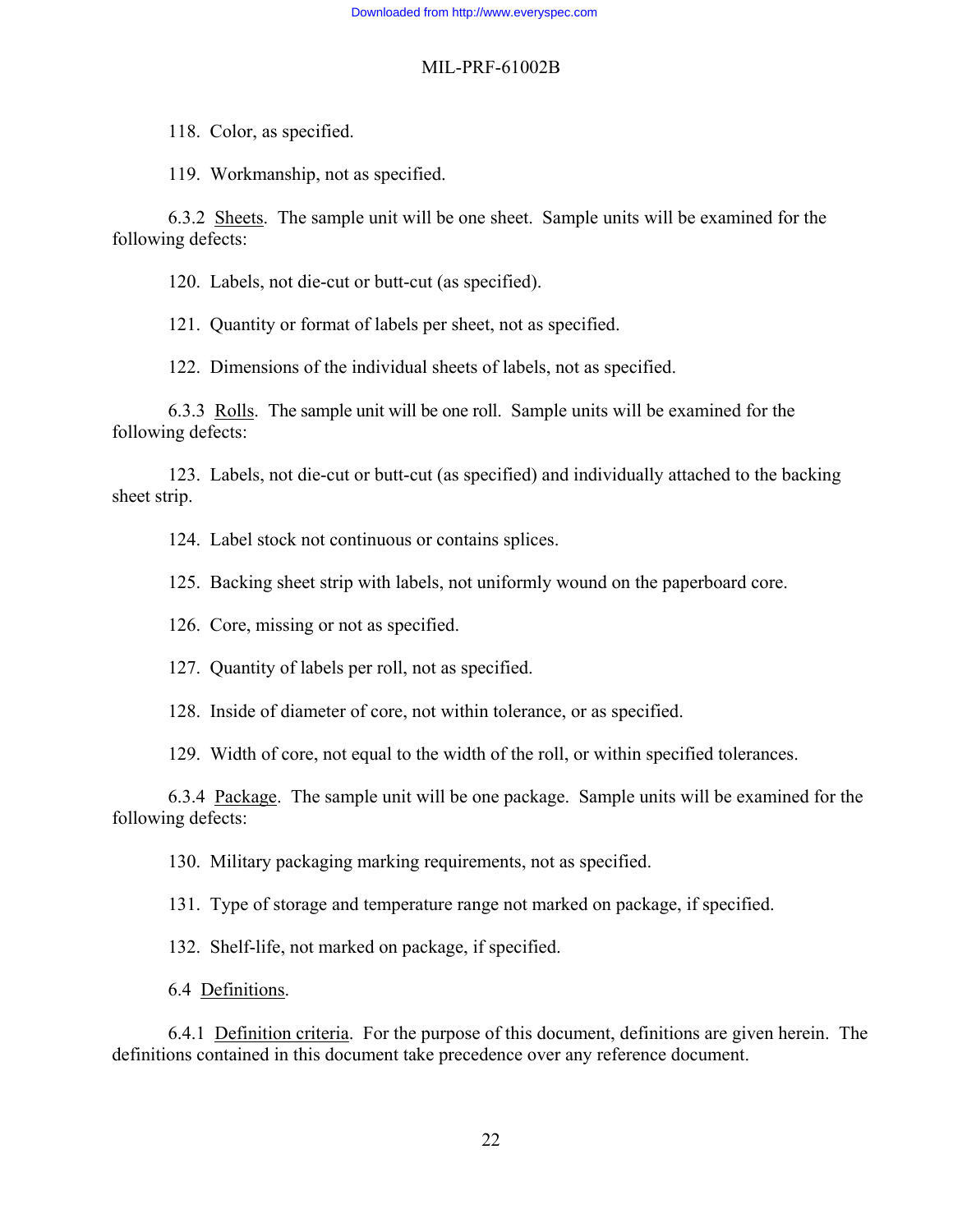6.4.2 Backing Sheet. The material to which the label and its adhesive is attached in order to protect the adhesive prior to use.

 6.4.3 Butt-cut. A label with square corners which is separated from any adjacent label by only a cut through label (face stock) but not the backing sheet.

6.4.4 Composition. The material of which the label is made.

6.4.5 Characters Per Inch (CPI). The number of bar coded characters in one inch.

 6.4.6 Curing time. The time required for an adhesive label to reach its optimal bond strength. Maximum curing time should not exceed 72 hours.

 6.4.7 Die-cut. A label with rounded corners that is separated from any adjacent label by an area where some label (face stock) has been removed leaving only backing sheet.

6.4.8 Discoloration. Loss of contrast of the color of the label or printed symbol.

 6.4.9 First read rate. Expressed as a percent. The number of correct readings, while the scanner is being used in accordance with the correct operating procedures that will be obtained by the scanner per 100 attempts.

 6.4.10 Human Readable Interpretation (HRI). The exact or specified interpretation of the encoded bar code data presented in a human readable font.

6.4.11 Grade. The durability of the bar coded label.

6.4.12 Laminate. A coating of material placed over the bar coded label.

6.4.13 Matte finish. Non-reflective, dull, or frosted in appearance.

 6.4.14 Readability. The ability to read the bar code according to the specifications set by the first read-rate.

 6.4.15 Rolls. A continuous length of backing material, wrapped around a core, to which the bar code labels are attached for shipment.

 6.4.16 Sheet(s). A solid piece of backing material to which the bar code labels are attached for shipment.

 6.4.17 Special. As not adhering to a classification of either type, grade, style, or composition; therefore, requiring specific detailed description in the acquisition document.

 6.4.18 Standard DoD Bar Code Symbology (SDS). The 3-of-9 bar code with a Human Readable Interpretation (HRI) printed above, beside, or below the bar code.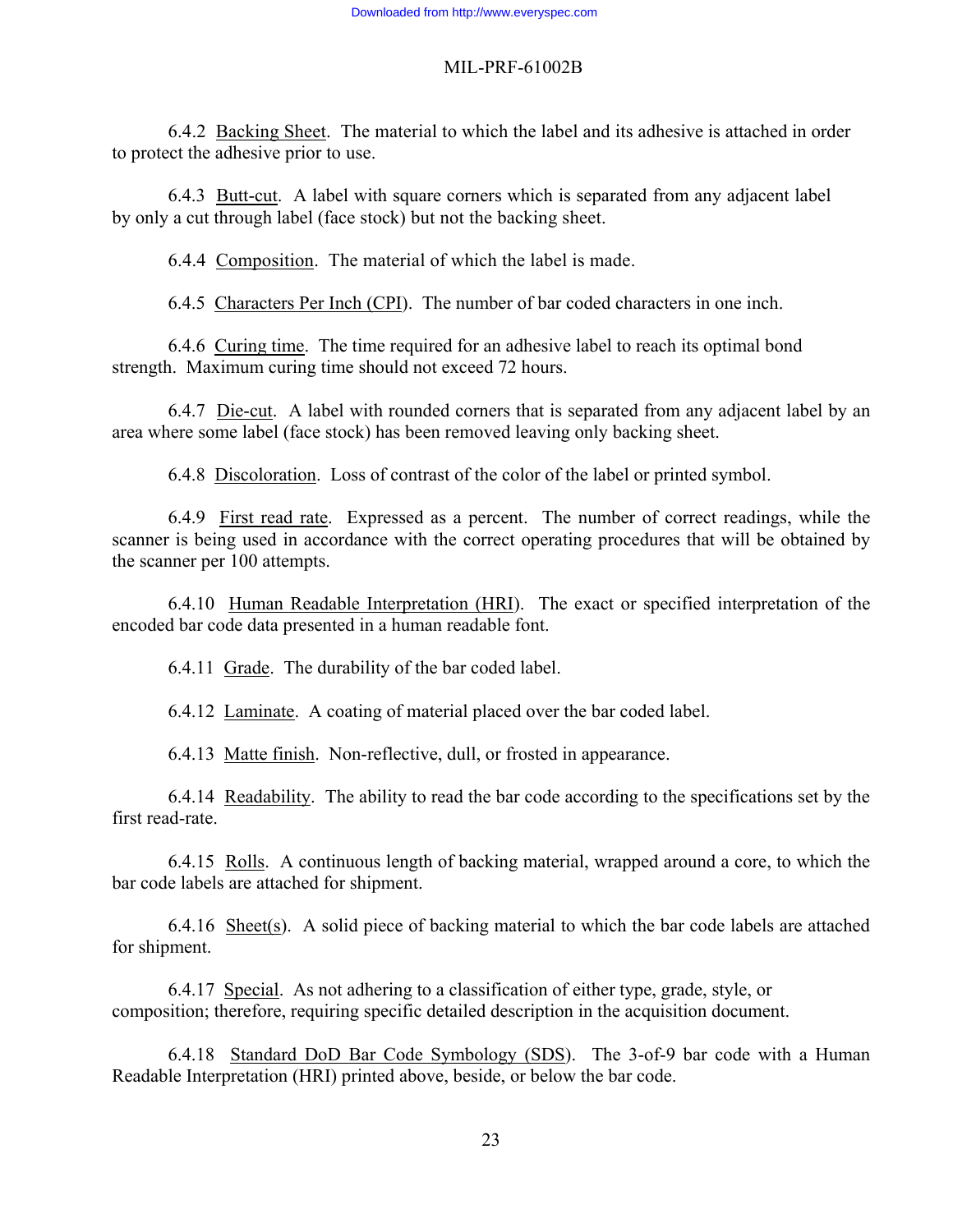6.4.19 Style. Refers to the surface to which the label is to be applied.

6.4.20 Type. Refers to the form of the label material.

6.5 Sealant protection (optional).

 6.5.1 Use of sealant. For application of an edge sealant on the bar coded label, a clear epoxypolyamide coating (sealant) may be used. This procedure is designed for extreme environmental elements which could attack the adhesive backing on the labels. The edge sealant is strictly an option to use for label protection. This is a non-specified procedure for which the procuring agent is totally responsible.

 6.5.2 Application of sealant. The clear epoxy-polyamide coating (sealant) will be applied by brush to the entire outside edge of the label, to seal the label against environmental elements. The coating is not to be applied to the bar coded label surface.

6.5.3 Ordering information. The epoxy-polyamide coating may be procured as follows:

NSN 8010-01-313-8702 (kit)

Reference: GSA Catalog (J8010-Industrial)

 6.5.4 Curing time. The specified curing time and conditions for the clear epoxy-polyamide coating, recommended by the manufacturer, will be used.

 6.6 Standard Reference Material 1810a. Reference material is available from the Office of Standard Reference Material, National Institute of Standards and Technology, Washington, DC 20234.

 6.7 Surface preparation. The area of application of the bar coded label will be clean, dry, and free of oil and grease. An evaporative solvent is generally recommended for cleaning the surface.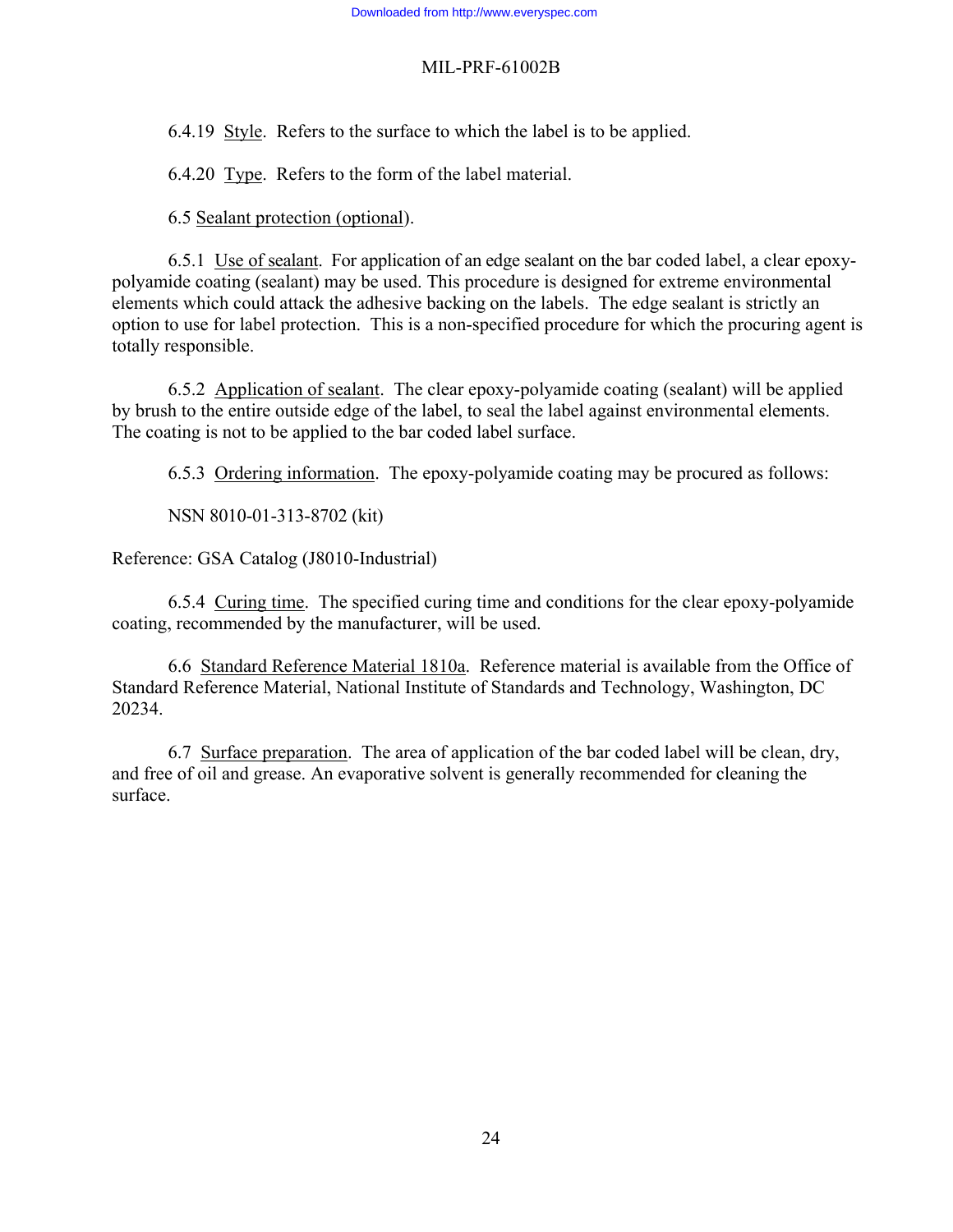6.8 Bar code height vs. code density. The bar code height can vary to suit specific reading and marking requirements. The bar code height listed below should be used for corresponding ranges of bar code density. For those applications where these heights are not suitable, height requirements will be as specified by the procuring activity.

| Density Range         |                                  | Minimum Height |       | Maximum Height |       |
|-----------------------|----------------------------------|----------------|-------|----------------|-------|
| (Characters per inch) |                                  | (1n)           | (mm)  | (in)           | (mm)  |
| 1.7                   | $~<$ CPI $~<$ 3.0                | 0.75           | 19.05 | 1.25           | 31.75 |
| 3.0                   | $~<$ CPI $~<$ 6.5                | 0.375          | 9.53  | 0.985          | 25.02 |
| 6.5                   | $\langle CPI \rangle$ < 9.4      | 0.25           | 6.35  | 0.50           | 12.7  |
| 9.4                   | 12.5<br>$\langle$ CPI<br>$\,<\,$ | 0.125          | 3.18  | 0.375          | 9.53  |
| 12.5                  | <b>CPI</b><br>15.5<br>$\lt$      | 0.625          | 15.9  | 0.250          | 6.35  |

 6.9 Application examples. Extreme environmental considerations may lead to degradation of the label, adhesive, and laminate. This degradation may affect the bar reflectance, space reflectance, reflectivity difference, and element uniformity of the label. The net effect of degradation will be a reduction in the conformance level of a symbol and may even lead to a symbol being unreadable. Following is a list of application areas affected by these factors, environmental factors of concern, and recommended user actions which may be appropriate.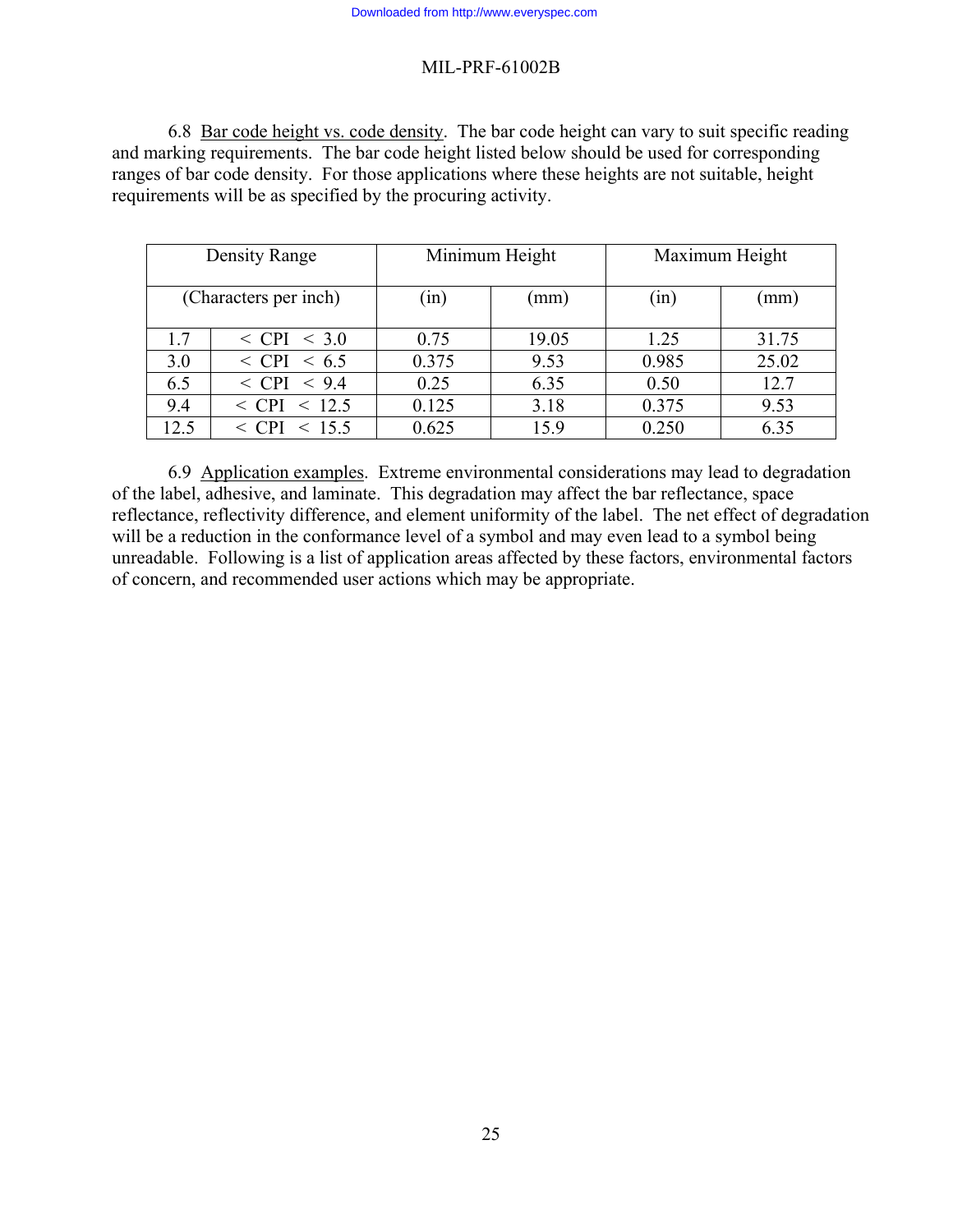| <b>Application Examples</b>                                                                    | <b>Environmental Factor</b>                | Recommended Action                                                 |
|------------------------------------------------------------------------------------------------|--------------------------------------------|--------------------------------------------------------------------|
| Outside marking<br>Receiving docks<br>Refrigerated area<br>PC board processing<br>Engine areas | Low Temperature<br><b>High Temperature</b> | ASTMD 3889<br>ASTM D 3611                                          |
| High humidity areas<br>Warehouses                                                              | Humidity                                   | ASTM D 3611                                                        |
| Marine application                                                                             | Salt spray<br>Water resistance             | <b>ASTM B 117</b><br>ASTM D 5570                                   |
| Outdoor storage                                                                                | Solar radiation                            | ASTM G 154                                                         |
| Shipping                                                                                       | Abrasion                                   | ASTMD 5181                                                         |
| Miscellaneous                                                                                  | Chemicals                                  | Identify chemicals and<br>degree of exposure to labels             |
| Hospitals<br>Machine shops<br><b>Ultrasonic cleaners</b>                                       | Solvents, cleaners                         | Identify solvents, cleaners<br>and degree of exposure to<br>labels |
| Lubricated materials                                                                           | Lubricants                                 | Specify                                                            |
| Tropics                                                                                        | Fungi resistant                            | Specify antifungal treatment                                       |

# 6.10 Subject term (key word) listing.

| Acrylic         | Photosensitive   |
|-----------------|------------------|
| Durability      | Polyester        |
| Laminate        | Polyamide        |
| <b>LOGMARS</b>  | Symbology        |
| <b>Markings</b> | Thermal          |
| Mylar           | Thermal transfer |
| Photo-image     | Vinyl            |

 6.11 Changes from previous issue. Marginal notations are not used in this revision to identify changes with respect to the previous issue due to the extent of the changes.